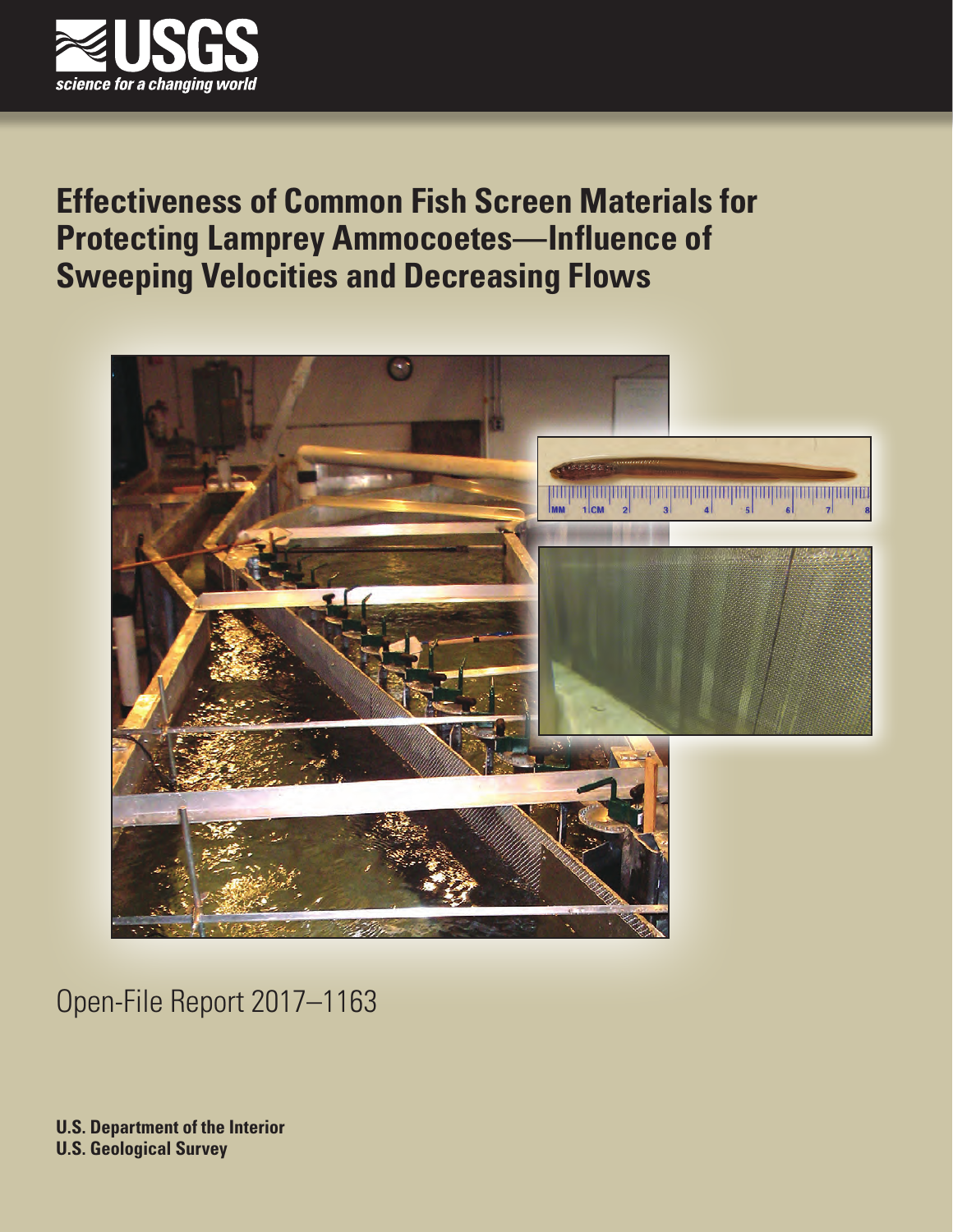**Background image:** Large oval flume. Photograph by Lisa Weiland, U.S. Geological Survey, March, 11, 2014.

**Top right:** Lamprey ammocoete lined up against ruler. Photograph by Lisa Weiland, U.S. Geological Survey, August 11, 2015.

**Bottom right:** Lamprey ammocoete on bottom of flume, entering bypass channel. Photograph by Lisa Weiland, U.S. Geological Survey, April, 8, 2014.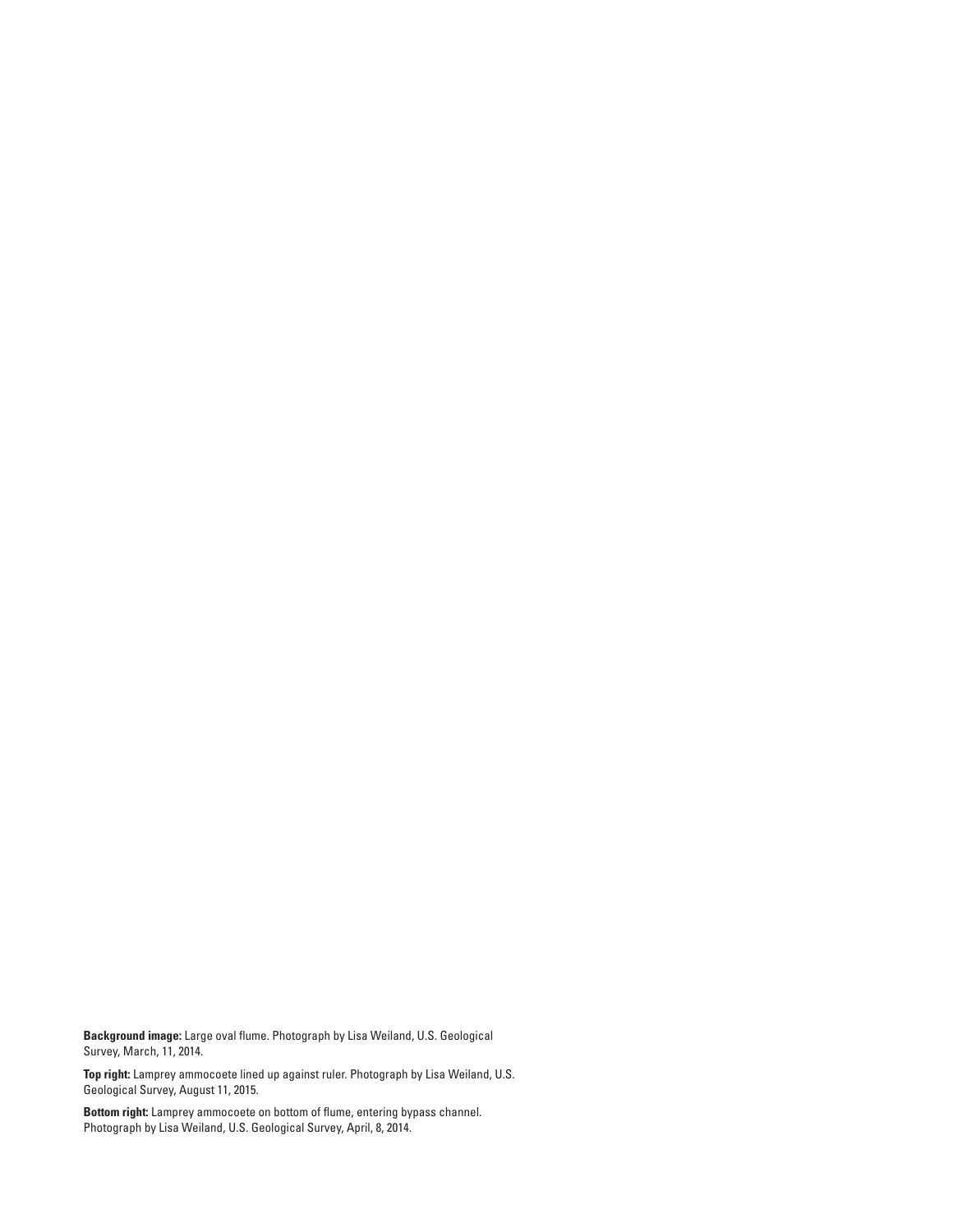# **Effectiveness of Common Fish Screen Materials for Protecting Lamprey Ammocoetes—Influence of Sweeping Velocities and Decreasing Flows**

By Matthew G. Mesa, Theresa L. Liedtke, Lisa K. Weiland, and Helena E. Christiansen

Open-File Report 2017–1163

**U.S. Department of the Interior U.S. Geological Survey**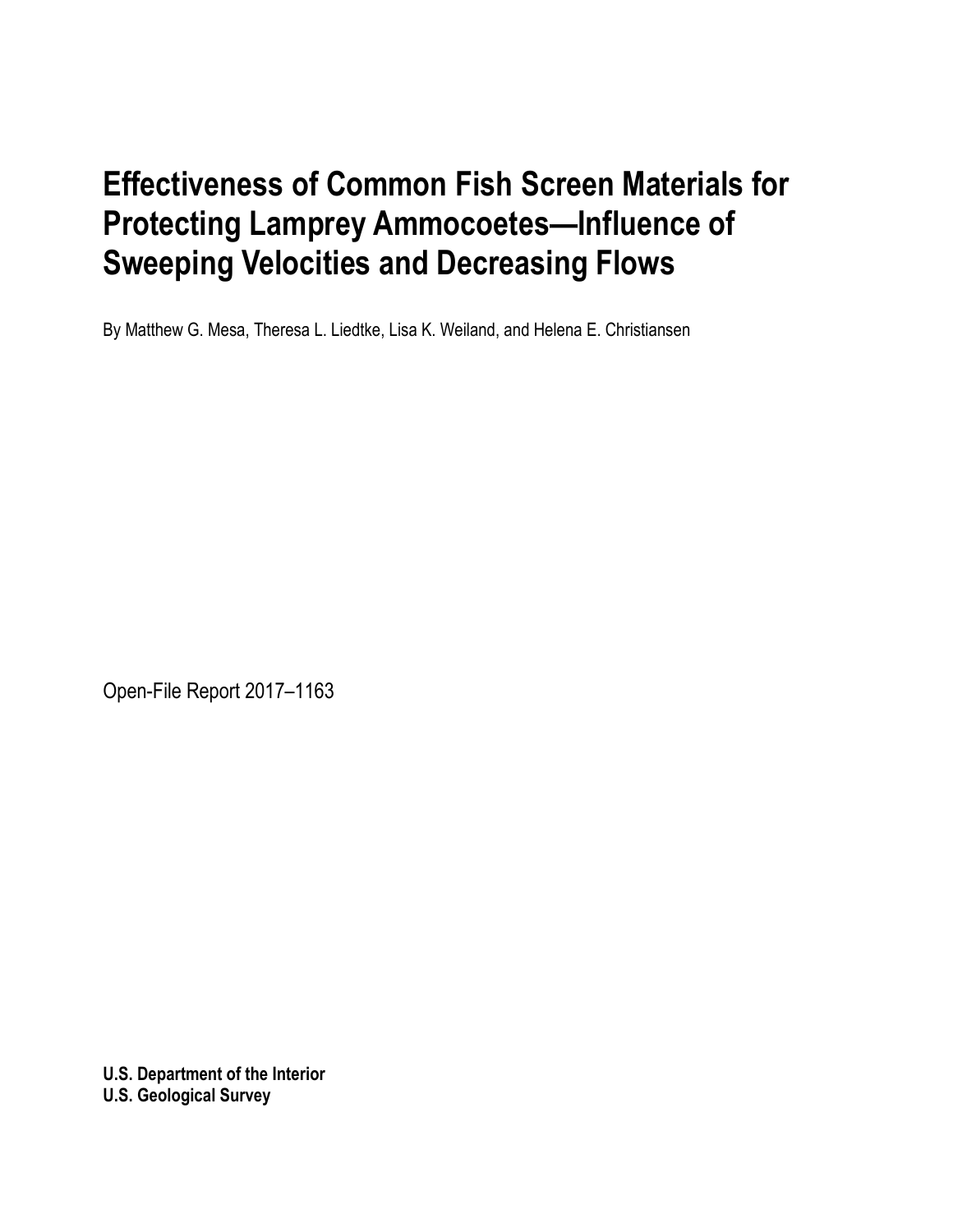#### **U.S. Department of the Interior**

RYAN K. ZINKE, Secretary

#### **U.S. Geological Survey**

William H. Werkheiser, Deputy Director exercising the authority of the Director

U.S. Geological Survey, Reston, Virginia: 2017

For more information on the USGS—the Federal source for science about the Earth, its natural and living resources, natural hazards, and the environment—visit <https://www.usgs.gov/> or call 1–888–ASK–USGS (1–888–275–8747).

For an overview of USGS information products, including maps, imagery, and publications, visi[t https:/store.usgs.gov.](http://www.usgs.gov/pubprod)

Any use of trade, firm, or product names is for descriptive purposes only and does not imply endorsement by the U.S. Government.

Although this information product, for the most part, is in the public domain, it also may contain copyrighted materials as noted in the text. Permission to reproduce copyrighted items must be secured from the copyright owner.

Suggested citation:

Mesa, M.G., Liedtke, T.L., Weiland, L.K., and Christiansen, H.E., 2017, Effectiveness of common fish screen materials for protecting lamprey ammocoetes—Influence of sweeping velocities and decreasing flows: U.S. Geological Survey Open-File Report 2017-1163, 19 p., https://doi.org/10.3133/ofr20171163.

ISSN 2331-1258 (online)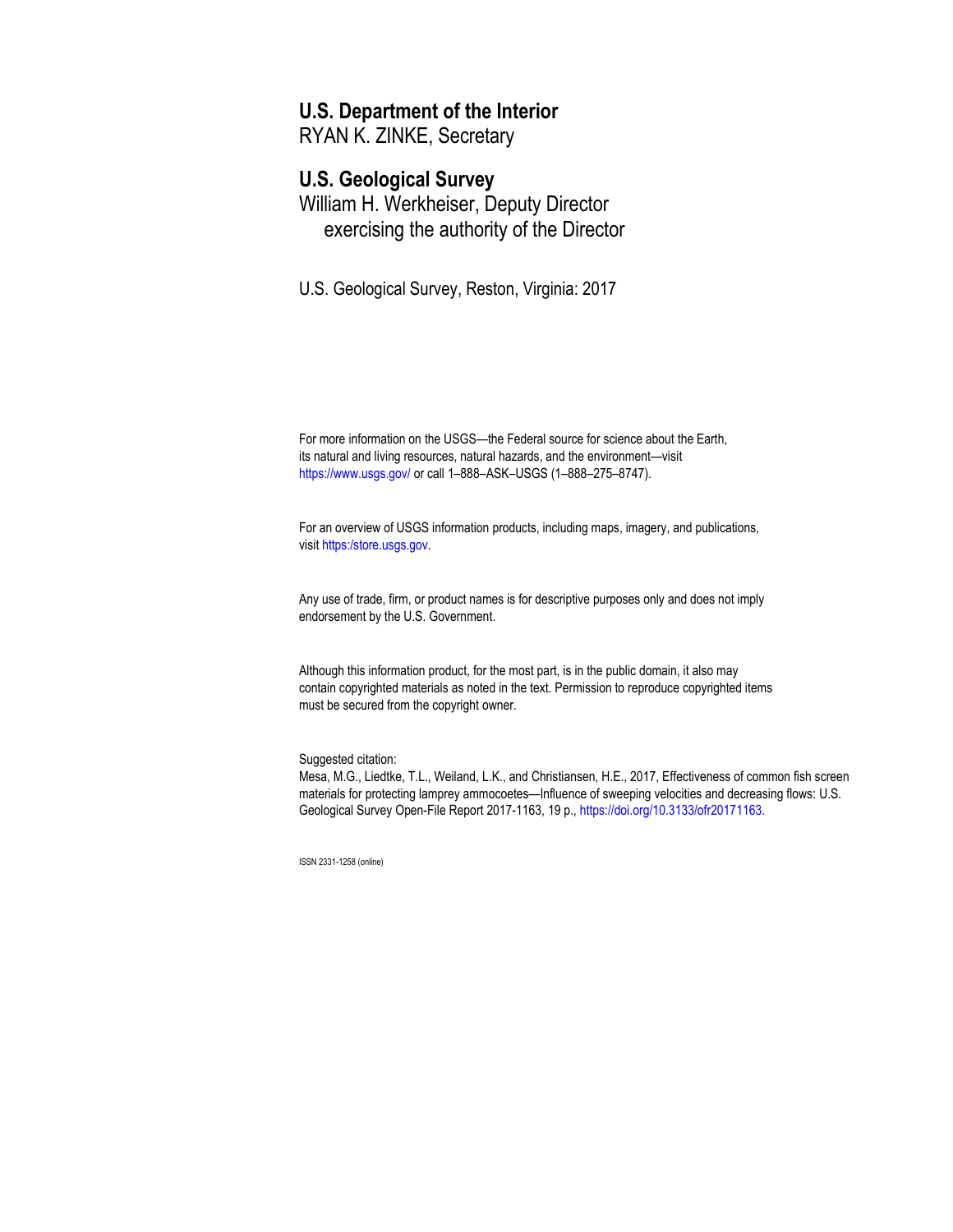## **Contents**

## **Figures**

| Figure 1. Schematic of test flume used to test the effectiveness of common screen materials for protecting<br>lamprey ammocoetes. |    |
|-----------------------------------------------------------------------------------------------------------------------------------|----|
| Figure 2. Approach velocity and sweeping velocity measurements for four screen types at three water                               |    |
|                                                                                                                                   |    |
| Figure 3. Approach velocity (AV) and sweeping velocity measurements for four screen types at three water                          |    |
| depths for a target AV of 6 centimeters per second.                                                                               | 6  |
| Figure 4. Length frequency distributions of lamprey ammocoetes used for entrainment and impingement                               |    |
|                                                                                                                                   | 9  |
| Figure 5. Number of lamprey ammocoetes that were entrained, not entrained, or escaped from the screen                             |    |
| surface during tests of four screen materials.                                                                                    | 10 |
| Figure 6. Amount of time it took for a fish to reach the bypass either by passing along the screen face or                        |    |
| swimming freely in the flume or the amount of time it took for the fish to become entrained                                       | 11 |
| Figure 7. Logistic regression showing the entrainment probability for lamprey ammocoetes of various                               |    |
| lengths exposed to four screen materials at an approach velocity of 12 centimeters per second and a sweeping                      |    |
| velocity of 35 centimeters per second                                                                                             | 13 |
| Figure 8. Logistic regression showing the entrainment probability for lamprey ammocoetes of various lengths                       |    |
| exposed to three screen materials at an approach velocity of 6 centimeters per second and a sweeping velocity                     |    |
| of 18 centimeters per second.                                                                                                     | 14 |
| Figure 9. Length frequency distributions of ammocoetes impinged and not impinged on four screen materials                         |    |
| at an approach velocity of 12 centimeters per second and a sweeping velocity of 35 centimeters per second  15                     |    |
| Figure 10. Length frequency distributions of ammocoetes impinged and not impinged on four screen materials                        |    |
| at an approach velocity of 6 centimeters per second and a sweeping velocity of 18 centimeters per second 16                       |    |
|                                                                                                                                   |    |

### **Tables**

| Table 1. Descriptive statistics of flume hydraulic conditions and lamprey ammocoetes tested for entrainment |  |
|-------------------------------------------------------------------------------------------------------------|--|
|                                                                                                             |  |
|                                                                                                             |  |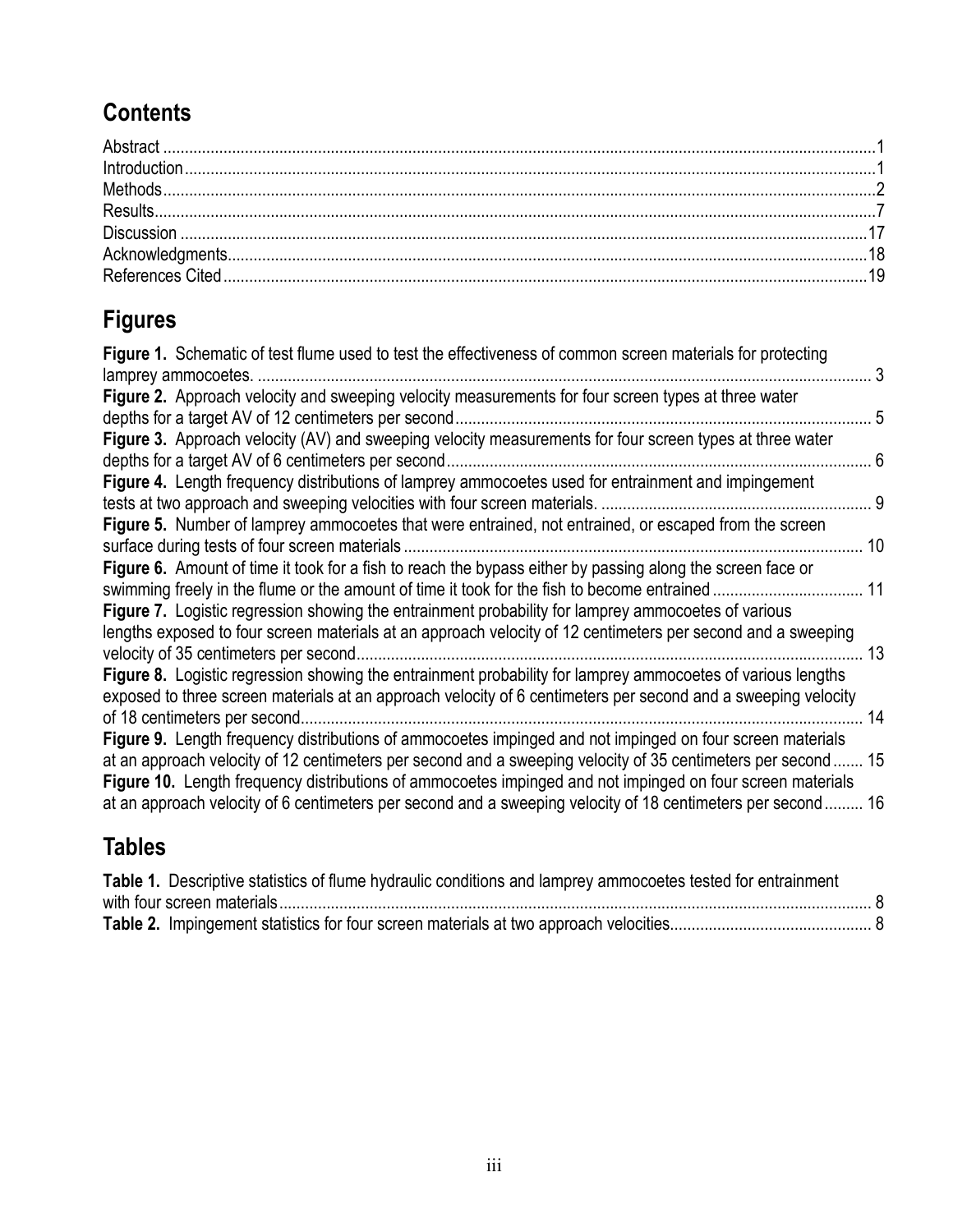### **Conversion Factors**

| <b>Multiply</b>              | By       | To obtain                 |
|------------------------------|----------|---------------------------|
|                              | Length   |                           |
| centimeter (cm)              | 0.3937   | inch (in.)                |
| millimeter (mm)              | 0.03937  | inch (in.)                |
| meter (m)                    | 1.094    | yard (yd)                 |
|                              | Flow     |                           |
| liter per minute $(L/min)$   | 0.2641   | gallons per min (gal/min) |
|                              | Velocity |                           |
| centimeter per second (cm/s) | 0.3937   | inch per second $(in/s)$  |

International System of Units to U.S. customary units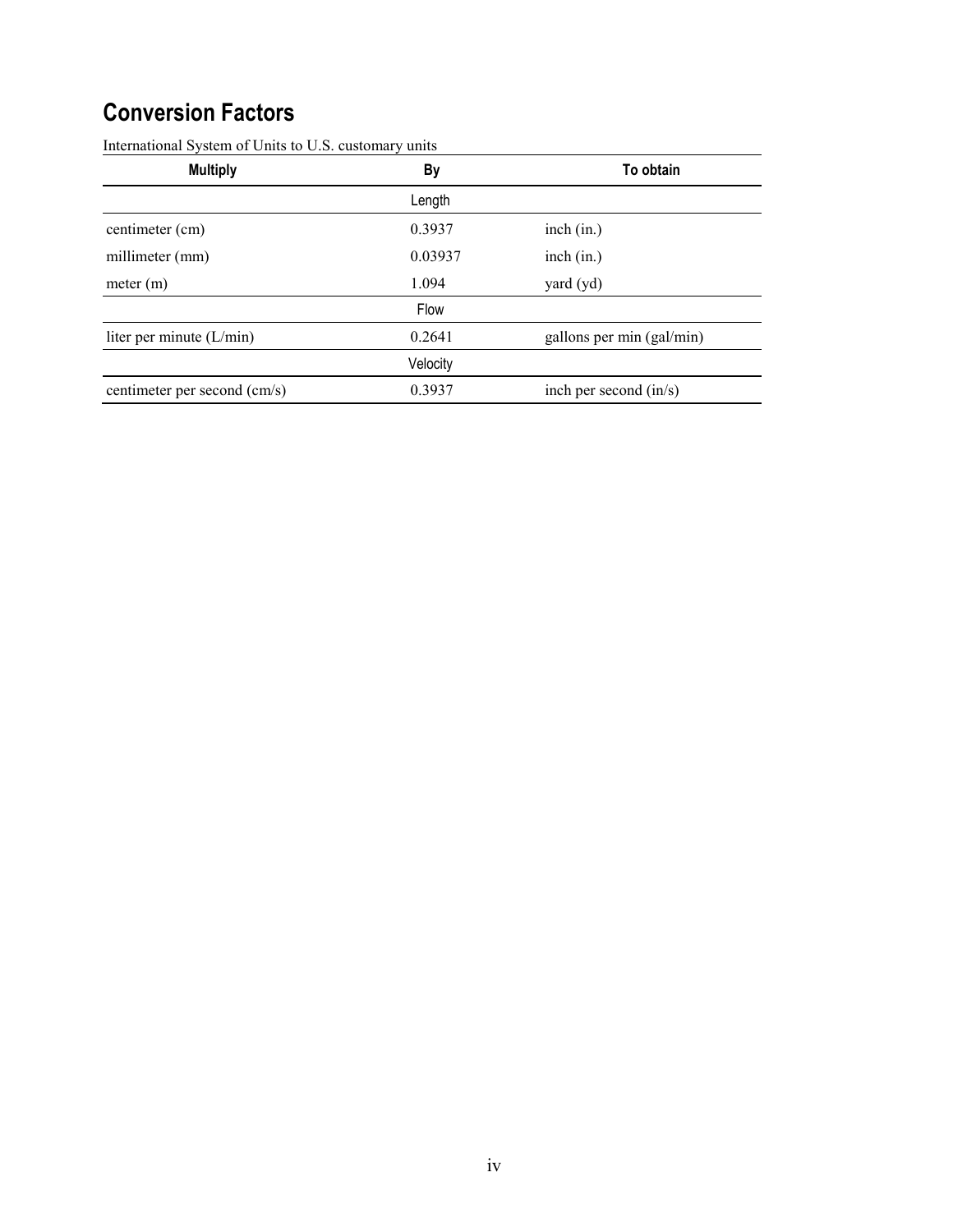# **Effectiveness of Common Fish Screen Materials for Protecting Lamprey Ammocoetes—Influence of Sweeping Velocities and Decreasing Flows**

By Matthew G. Mesa, Theresa L. Liedtke, Lisa K. Weiland, and Helena E. Christiansen

#### **Abstract**

In previous tests of the effectiveness of four common fish screen materials for excluding lamprey ammocoetes, we determined that woven wire (WW) allowed substantially more entrainment than perforated plate (PP), profile bar (PB), or Intralox (IL) material. These tests were simplistic because they used small vertically-oriented screens positioned perpendicular to the flow without a bypass or a sweeping velocity (SV). In the subsequent test discussed in this report, we exposed ammocoetes to much larger  $(2.5-m$ -wide) screen panels with flows up to 10 ft $\frac{3}{s}$ , a SV component, and a simulated bypass channel. The addition of a SV modestly improved protection of lamprey ammocoetes for all materials tested. A SV of 35 cm/s with an approach velocity (AV) of 12 cm/s, was able to provide protection for fish about 5–15 mm smaller than the protection provided by an AV of 12 cm/s without a SV component. The best-performing screen panels (PP, IL, and PB) provided nearly complete protection from entrainment for fish greater than 50-mm toal length, but the larger openings in the WW material only protected fish greater than 100-mm total length. Decreasing the AV and SV by 50 percent expanded the size range of protected lampreys by about 10–15 mm for those exposed to IL and WW screens, and it decreased the protective ability of PP screens by about 10 mm. Much of the improvement for IL and WW screens under the reduced flow conditions resulted from an increase in the number of lampreys swimming away from the screen. Fish of all sizes became impinged (that is, stuck on the screen surface for more than 1 s) on the screens, with the rate of impingement highest on PP (39– 72 percent) and lowest on WW (7–22 percent). Although impingements were common, injuries were rare, and 24-h post-test survival was greater than 99 percent. Our results refined the level of protection provided by these screen materials when both an AV and SV are present and confirmed our earlier recommendation that WW screens be replaced with more effective materials. Future work should focus on determining the risks associated with other screen types (for example, rotary drum screens, horizontal flat plate screens) and exploring the effectiveness of higher SV:AV ratios, because it may help expand the range of sizes protected by the best performing materials.

#### **Introduction**

Water diversions and screens are sources of entrainment (unintended diversion into an unsafe passage route), injury, and mortality of fish. The larval and juvenile life stages of lampreys may be particularly vulnerable to screening effects because of their small size, unique morphology, and poor swimming performance (Dauble and others, 2006; Lampman and Beals, 2014). Although no currently available screen material can completely eliminate the risk of lamprey entrainment (Lampman and others, 2014), screen size and material play a clear role (Rose and Mesa, 2012). Previously, we tested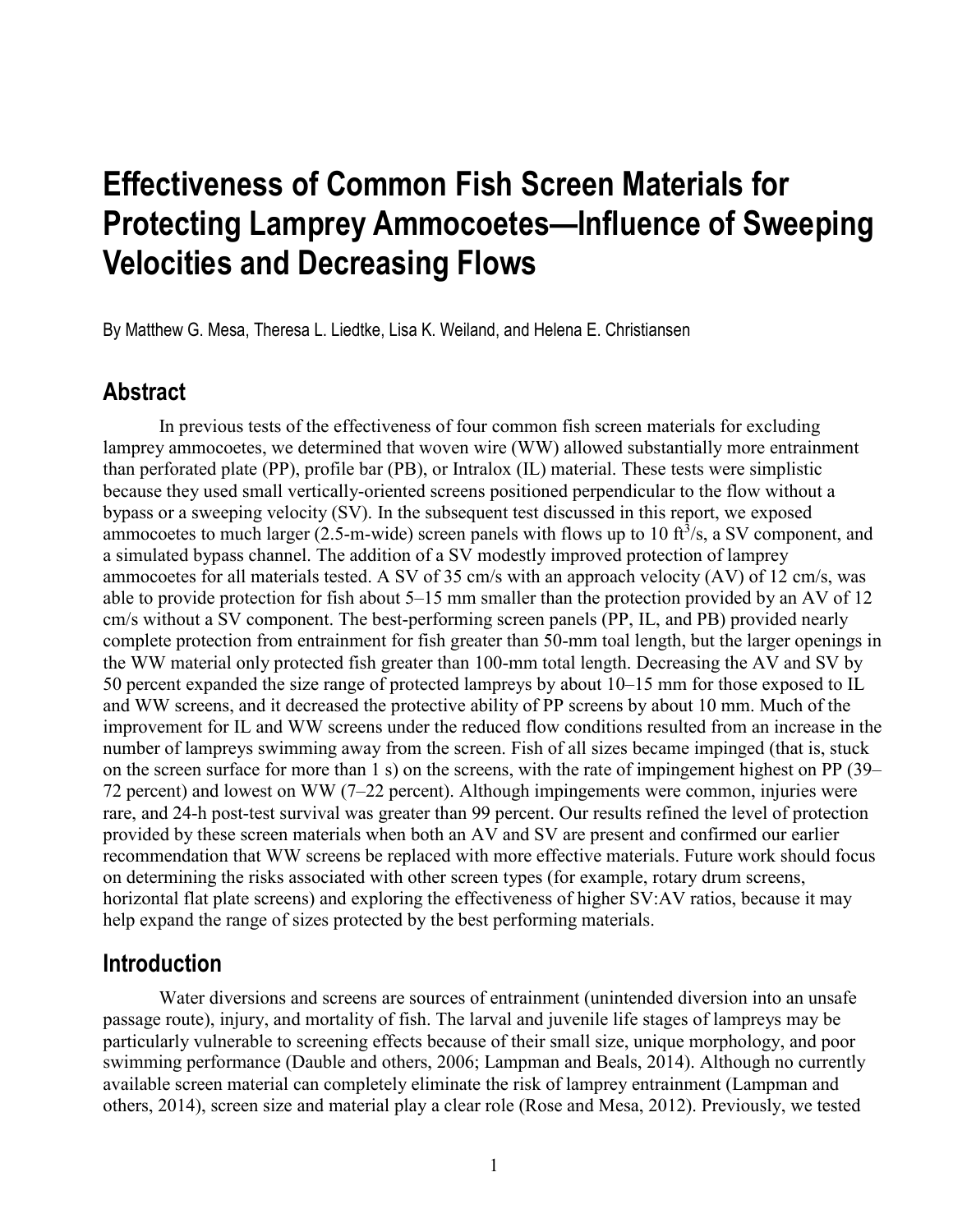the effectiveness of four common fish screen materials for excluding lamprey ammocoetes and found that woven wire (WW) material allowed substantially more entrainment (that is, passage through the screen) than perforated plate (PP), profile bar (PB), or Intralox (IL) material (Rose and Mesa, 2012). However, these tests were simplistic and probably a worst-case scenario for lamprey ammocoetes because they used small pieces of vertically-oriented screen material positioned perpendicular to the flow without a bypass route or a sweeping velocity (SV, the velocity of water flowing parallel to the screen surface). For this work, we increased the ecological realism of the tests done by Rose and Mesa (2012) to further explore the potential effects of irrigation diversion screens on ammocoetes. We designed and built a large, recirculating flume that could hold a 2.5-m-wide screen panel at an angle to the flow which could be controlled up to a maximum of 10  $ft^3/s$ . With this device, we could alter the screen angle, flow rate, approach and sweeping velocities, and provide fish with a simulated bypass channel. We used the same screen materials used in the previous tests to evaluate larval lamprey passage, including entrainment risk, passage time, and impingement frequency and duration at two water velocities for each screen type. Our goal was to determine the suitability of salmonid fry-based screening criteria for protecting larval lampreys and to identify which screen materials provided the best protection for these unique fish.

#### **Methods**

We collected larval lamprey (hereinafter "ammocoetes") from Gibbons Creek, Washington, and from Herman Creek, Oregon, using electrofishing and sediment grab samples in 2010, 2012, and 2013. We also obtained test fish from the Yakima Nation Prosser Fish Hatchery in Prosser, Washington (fish originally salvaged from diversions within the Yakima Basin). Ammocoetes were presumed to be Pacific lamprey (*Entosphenus tridentatus*), though Western brook lampreys (*Lampetra richardsoni*) also reside in similar habitat and are difficult to distinguish from Pacific lamprey ammocoetes. We did not verify their identity. To reduce the effect on local fish populations, we also spawned adult Pacific lampreys in our laboratory (Cook, Washington) in June 2012 and reared their offspring using protocols adapted from Meeuwig and others (2005). Laboratory-spawned Pacific lampreys and small wild ammocoetes were held in rectangular fiberglass tanks  $(51 \times 43 \times 27 \text{ cm})$  [length by width by depth]). Large wild ammocoetes collected in 2010 were held in a long rectangular fiberglass tank (208  $\times$  56  $\times$  53 cm). Each tank contained beach sand for burrowing substrate based on the size of the fish, with a depth of approximately 5 cm for wild ammocoetes and approximately 2.5 cm for laboratory-spawned ammocoetes. Tanks were provided a simulated natural photoperiod with overhead incandescent lights and supplied with sand-filtered water (1.5 L/min for all tanks except the tank with large wild ammocoetes, which had a flow of 7 L/min) from the Little White Salmon River, Washington. Water temperature during normal rearing ranged from 5.0 to 8.5 °C and increased by 2–3 °C during some days when fish were fed with the inflow water off. Fish were fed a slurry of active yeast and commercial fry food (Gemma Wean 0.1; Skretting, Vancouver, British Columbia) using methods modified from Rose and Mesa (2012).

To test ammocoete interactions with different screen materials, we designed a large, aluminum oval flume and installed an angled screen panel in a straight section of the flume (fig. 1). We used a Flygt 4610 submersible mixer (Xylem Water Solutions, Sundbyberg, Sweden) controlled by an Altivar 61 variable speed drive (Schneider Electric, Rueil Malmaison, France) to generate flow around the flume and installed a turning vane to straighten the flow of water around the end of the flume upstream of the screen. We installed screen panels at a 20° angle to the flow and controlled flow through the screen using a row of baffles immediately behind the screen. About 92 percent of the flow passed through the screen; the remaining 8 percent was directed into a bypass channel and flowed over a 69 cm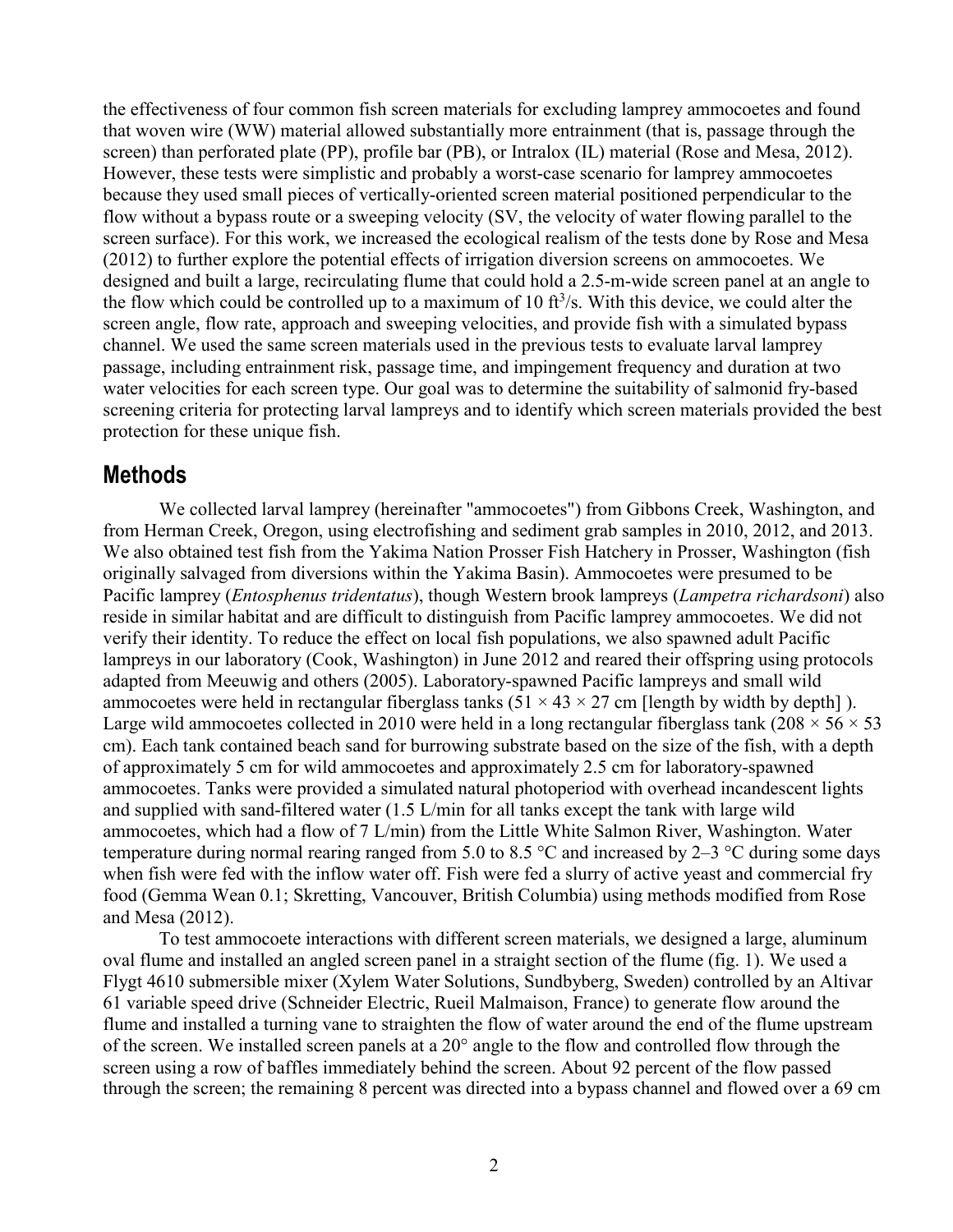high ramp into a bypass tank. Water was pumped from the bypass tank with a 7.5 horsepower centrifugal pump and returned to the flume downstream of the mixer, thus creating a recirculating flow. We used a variable speed drive to control the pump speed and we measured pump flow with an in-line paddle wheel flow meter (model 9002 Midwest Instruments and Controls, Sterling Heights, Michigan), which we mounted on the bypass water return pipe.



**Figure 1.** Schematic of test flume used to test the effectiveness of common screen materials for protecting lamprey ammocoetes.

We tested the following screen materials:

- 1. Perforated plate with 2.38-mm round holes and 27 percent open area;
- 2. Intralox engineered polymer screen [\(www.hydrolox.com\)](http://www.hydrolox.com/) with an opening size of  $1.7 \times 19.1$  mm and 32 percent open area;
- 3. 12-gauge woven wire with 3.68-mm square openings and 33.6 percent open area; and
- 4. Profile bar [\(www.hendrickscreenco.com\)](http://www.hendrickscreenco.com/) with 1.75-mm slot opening and 42 percent open area.

The woven wire is an older screen material in use at some screening facilities but not used in new screen construction because of its large openings. It was included in testing as an anticipated worstcase scenario screen material for lamprey ammocoetes. For each screen test, we adjusted mixer, pump, and baffle settings to generate an approach velocity (AV, water velocity perpendicular to the screen face) of about 12 or 6 cm/s and a SV of about three times the AV (35 or 18 cm/s) over the entire screen face. To establish our target AV and SV values, we first set the mixer and pump to achieve a discharge appropriate for the total screen surface area (about  $2.51 \times 0.78$  m, L  $\times$  D, or 1.96 m<sup>2</sup>) using the formula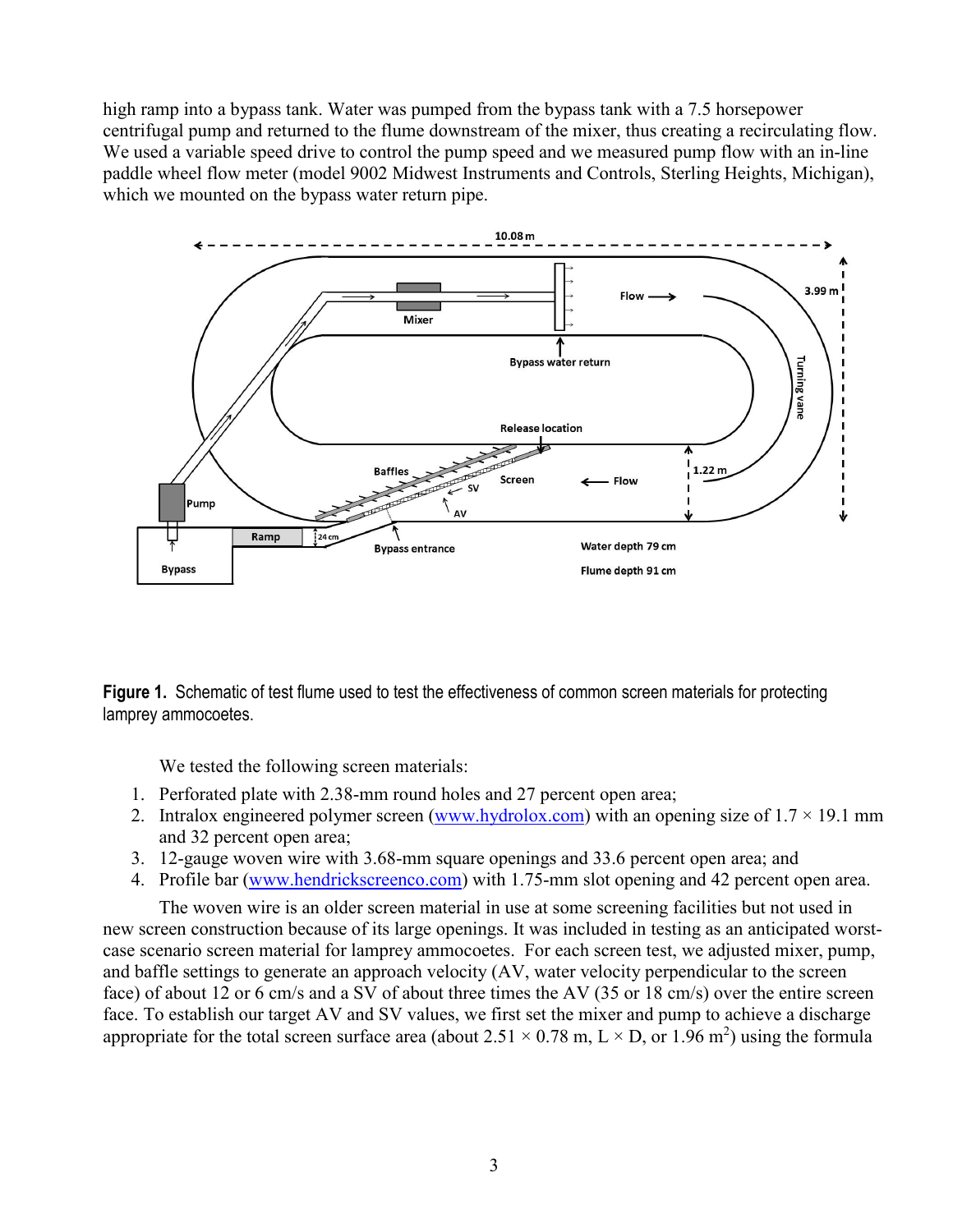$Q = A \times V$ 

where

 $Q =$  total flow or discharge in  $m^3/s$ , A = surface area of the screen panel, and  $V = \text{target AV}$  (either 12 or 6 cm/s).

Total discharge was measured with a SonTek FlowTracker® Handheld Acoustic Doppler Velocimeter® (ADV; model 3.5) at a point 77 cm upstream of the most upstream end of the screen frame using the protocol of Gallagher and Stevenson (1999). Once this initial discharge was set, we used the ADV to measure AV and SV at selected evenly spaced points across the entire screen face. We measured water velocities in triplicate at 20, 40, and 60 percent water depth at nine stations across the face of the screen for a total of 27 mean velocity measurements per screen configuration (figs. 2 and 3). All AVs and SVs were measured 7.6 cm from the screen face and we iteratively adjusted the baffles to achieve our target velocity values. After this, we re-measured the total discharge and used this value as the test condition. Again, for all tests, about 92 percent of the discharge passed through the screen and about 8 percent was directed into the bypass.

For each trial, a single fish was released 30 cm below the water surface through a 7.6-cmdiameter PVC tube with a 45° fitting on the end positioned parallel to the screen and inserted immediately upstream and next to the screen face (fig. 1). We biased the release location next to the screen because pilot tests showed that most fish released in the middle of the flume a couple of meters upstream of the screen did not encounter the screen or bypass. We monitored fish real-time during the trial, measuring time to passage into the bypass or entrainment. Passage was monitored with two submerged GoPro Hero 3 cameras positioned to capture the entire length of screen with some overlap. We recorded video of each fish and reviewed it for number and duration of impingements (that is, fish getting stuck on the screen for 1 s or longer) and to confirm passage or entrainment time. For the trials with PP, the flume was filled with water from the Little White Salmon River. However, water turbidity prevented us from capturing usable video footage for 39 of the 64 fish tested. For these 39 fish, we determined entrainment or bypass visually during the trials but could not determine time to entrainment or bypass or number and duration of impingements. All future trials were done with well water instead of river water to prevent complications from water turbidity. Water temperatures in the flume during trials were within 2 °C of water temperatures in the holding tanks. Fish were held overnight after a trial and checked for survival the following day.

We used one-way ANOVA to test for differences in fish lengths and for differences between time to bypass or time to entrainment between screen types. To test time to bypass versus time to entrainment for individual screen types, we used t-tests with Welch's correction. T-tests and ANOVAs were done with GraphPad Prism software (GraphPad Software, La Jolla, California), and the level of significance for these tests was 0.05. We used logistic regression to estimate the probability of a fish becoming entrained relative to its length and tested the fit of the logistic regression equation to our data using the likelihood ratio test (LRT; SigmaPlot Software, Version 12.0, San Jose, California).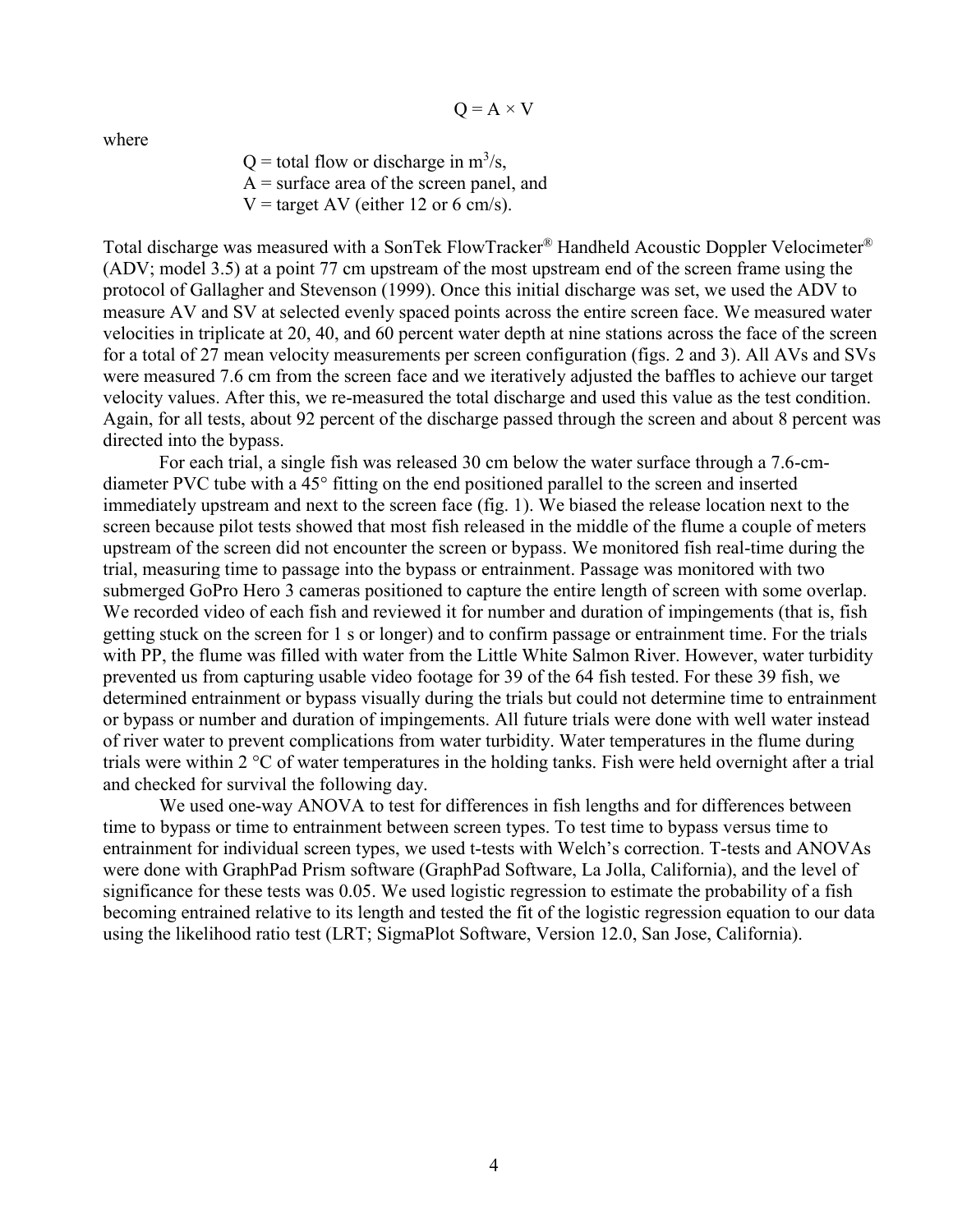



**Figure 2.** Approach velocity and sweeping velocity measurements for four screen types at three water depths for a target AV of 12 centimeters per second. The black line represents velocity at 20 percent of water depth, the dashed line at 40 percent water depth, and the gray line at 60 percent water depth.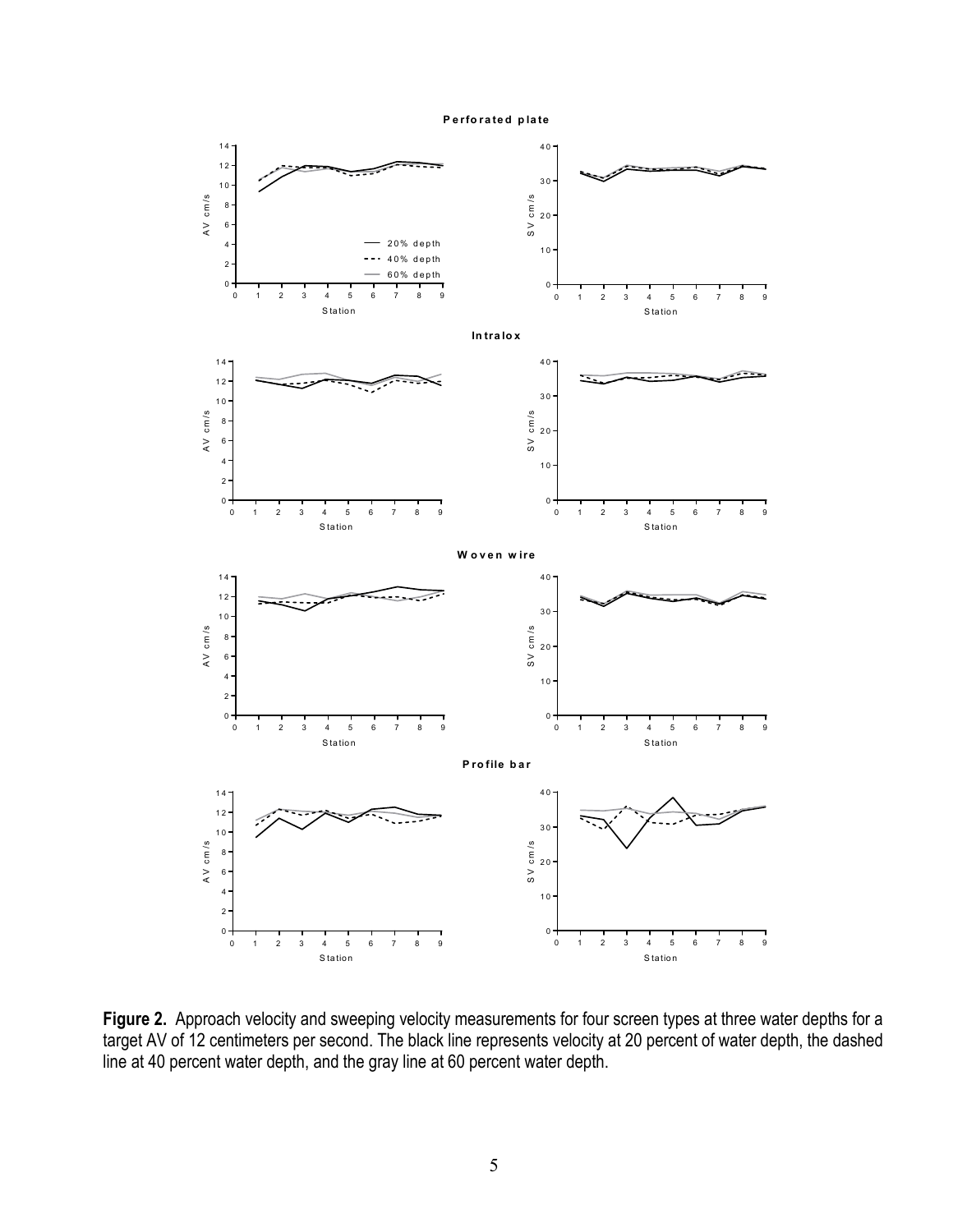#### **Perforated plate**



Figure 3. Approach velocity (AV) and sweeping velocity measurements for four screen types at three water depths for a target AV of 6 centimeters per second. The black line represents velocity at 20 percent of water depth, the dashed line at 40 percent water depth, and the gray line at 60 percent water depth.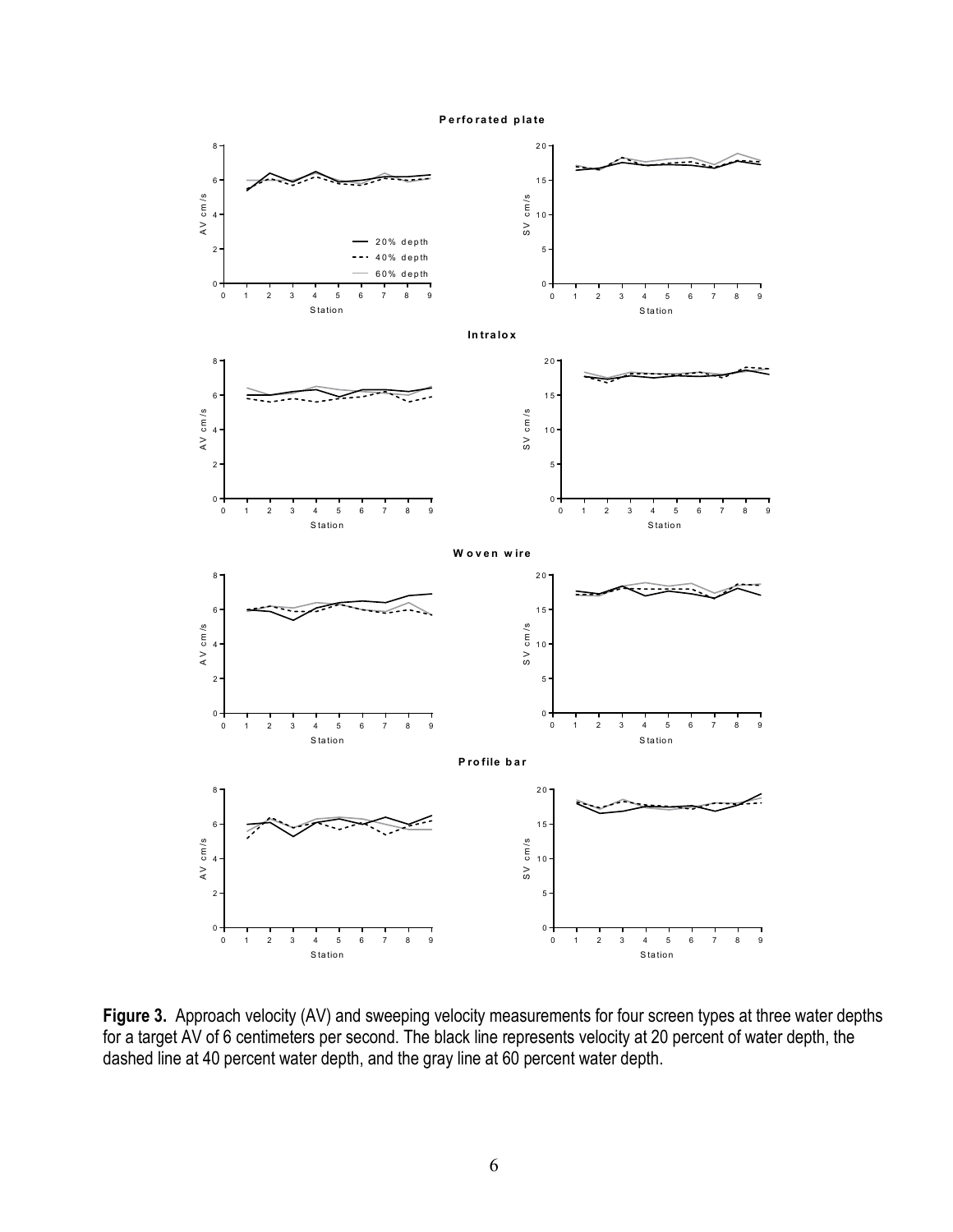#### **Results**

We tested lamprey ammocoetes ranging in size from 26- to 115-mm-long (table 1, fig. 4). The number (23–64) and mean length (45–71 mm) of lampreys tested for each screen material varied. More fish were tested at the salmonid-fry criteria AV of 12 cm/s (46–64 fish per screen material) than at a reduced AV of 6 cm/s (23–28 per screen material). For each screen material, we increased the number of lampreys tested in the size range where entrainment was observed during early testing, allowing us to more precisely identify the entrainment probability values for each screen (table 1, fig. 4). This resulted in statistically significant differences between lengths of fish exposed to the four different screen types at an AV of 12 cm/s (ANOVA:  $F = 4.26$ ; df = 3, 203;  $P = 0.006$ ) and at an AV of 6 cm/s (ANOVA:  $F =$ 3.94;  $df = 3$ , 102;  $P = 0.011$ ; table 1).

After release, fish experienced one of the following three scenarios: (1) they were entrained behind the screen; (2) they successfully moved along the full length of the screen and into the bypass; or (3) they swam away from the screen at some point along the screen face and were removed from the flume upstream of the screen or were eventually bypassed while swimming along the flume wall opposite the screen. The frequency of each of these scenarios varied depending on test conditions (fig. 5). At an AV of 12 cm/s and an SV of 35 cm/s, it was rare for a fish to swim away from the screen except for the WW material, which had the largest open area resulting in lower focal velocities at each opening. At the reduced AV of 6 cm/s, fish swimming away from the screen was more common. Generally, fish were better able to navigate screens under their own control at the lower AV compared to the higher AV as evidenced by an increased number of fish swimming away from the screen and fewer impingements (table 2, fig. 5). At an AV of 12 cm/s and an SV of 35 cm/s, fish had little volitional control over their movement but were swept along by the water, often pressing up against the screen and sometimes becoming impinged. Small fish (less than about 30 mm) that became entrained typically passed through the screen quickly without becoming impinged. Larger fish (more than about 30–40 mm) would often be briefly impinged and then either free themselves by pressing up against the screen with their tail, or they would work their way through the screen and become entrained.

The time to bypass was significantly greater than the time to entrainment for ammocoetes exposed to IL screen, WW, and PB at an AV of 12 cm/s (t-tests:  $P \le 0.04$ , fig. 6). The time to bypass was also significantly greater than the time to entrainment for ammocoetes exposed to IL screen at an AV of 6 cm/s (t-test:  $P \le 0.01$ , fig. 6). There was no significant difference between time to bypass and time to entrainment for fish exposed to PP at either AV. We could not test results for WW or PB at an AV of 6 cm/s because only one fish was bypassed (WW) and one fish was entrained (PB) at this AV. The time to bypass was significantly longer for PP than for any other screen type  $(ANOVA: F = 5.71;$  $df = 3$ , 88;  $P = 0.001$ ). There were no significant differences in time to bypass for the other three screen materials tested. Overall, lampreys that encountered the screen and were effectively moved into the bypass without swimming away from the screen (and for which we had time measurements) were in the bypass in under 60 s except two fish exposed to PP. For fish that swam away from the screen and were removed from the flume upstream of the screen or eventually made their way into the bypass, 14 fish took longer than 60 s to enter the bypass, and they included fish exposed to all four screen types. Only two of the fish, however, were being tested at the lower AV of 6 cm/s.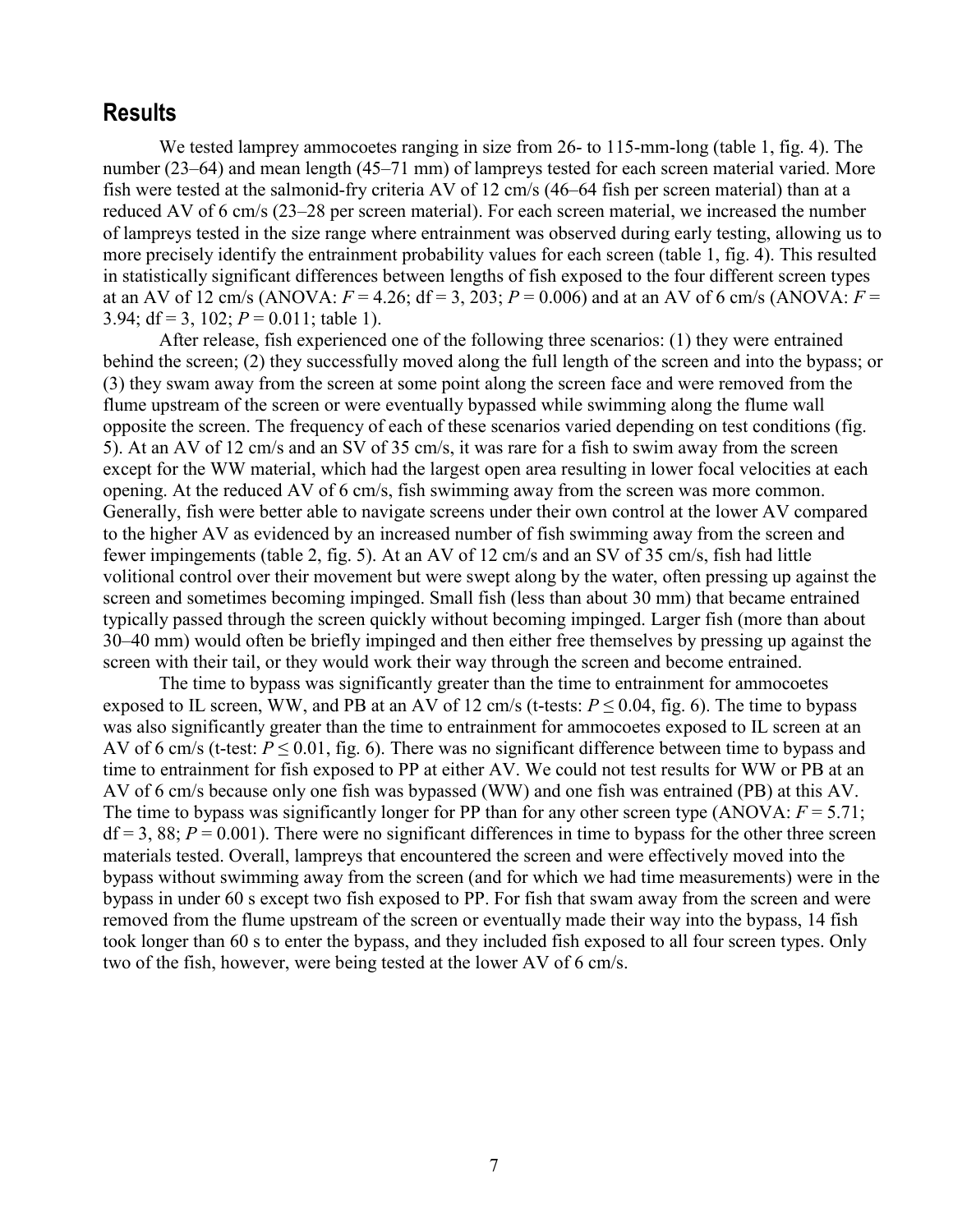**Table 1.** Descriptive statistics of flume hydraulic conditions and lamprey ammocoetes tested for entrainment with four screen materials.

[Velocity measurements are the mean value taken at nine stations along the screen at 60 percent water depth. **AV±SD**, approach velocity plus or minus standard deviation; **SV±SD**, sweeping velocity plus or minus standard deviation. Abbreviations: cm/s, centimeter per second; m<sup>3</sup>/s, cubic meter per second; mm, millimeter; SD, standard deviation]

|                  | <b>AV±SD</b>     |                  | <b>Total</b>                     |                                    | <b>Total length</b> |            |
|------------------|------------------|------------------|----------------------------------|------------------------------------|---------------------|------------|
| Screen material  | (cm/s)           | <b>SV±SD</b>     | discharge<br>(m <sup>3</sup> /s) | <b>Number</b><br>of fish<br>tested | Mean<br>(SD)        | Range      |
| Perforated plate | $11.63 \pm 0.52$ | $33.22 \pm 1.15$ | 0.24                             | 64                                 | 60(23)              | $26 - 113$ |
|                  | $6.06 \pm 0.21$  | $17.78 \pm 0.73$ | 0.13                             | 23                                 | 45 (16)             | $28 - 86$  |
| Intralox         | $12.32 \pm 0.40$ | $36.24 \pm 0.66$ | 0.27                             | 48                                 | 54 (19)             | $28 - 104$ |
|                  | $6.23 \pm 0.20$  | $18.19 \pm 0.36$ | 0.13                             | 27                                 | 51 (20)             | $28 - 100$ |
| Woven wire       | $12.05 \pm 0.33$ | $34.46 \pm 1.31$ | 0.25                             | 46                                 | 71 (24)             | $32 - 115$ |
|                  | $6.10 \pm 0.25$  | $18.12 \pm 0.76$ | 0.12                             | 28                                 | 63(21)              | $32 - 108$ |
| Profile bar      | $11.82 \pm 0.35$ | $34.48 \pm 1.10$ | 0.24                             | 49                                 | 60(24)              | $29 - 113$ |
|                  | $6.01 \pm 0.32$  | $17.90 \pm 0.65$ | 0.12                             | 28                                 | 53 (17)             | $32 - 97$  |

#### **Table 2.** Impingement statistics for four screen materials at two approach velocities.

l,

[Impingement rate is percentage of fish that had at least one impingement. **AV, SV**, approach velocity, sweeping velocity. **Abbreviations**: cm/s, centimeter per second, s, seconds]

|                        | AV, SV<br>(cm/s) | Number of fish |          | Impingements      |       |                           | Duration (s)    |               |           |
|------------------------|------------------|----------------|----------|-------------------|-------|---------------------------|-----------------|---------------|-----------|
| <b>Screen material</b> |                  | Tested         | Impinged | Rate<br>(percent) | Total | <b>Number</b><br>per fish | Mean $\pm$ SD   | <b>Median</b> | Range     |
| Perforated plate       | 12, 35           | 25             | 18       | 72                | 35    | 1.40                      | $6.9 \pm 12.7$  |               | $1 - 55$  |
|                        | 6, 18            | 23             | Q        | 39                | 13    | 0.57                      | $25.0 \pm 63.3$ |               | $1 - 234$ |
| Intralox               | 12, 35           | 48             | 18       | 38                | 31    | 0.65                      | $2.6 \pm 2.8$   |               | $1 - 12$  |
|                        | 6, 18            | 27             | 4        | 15                | 5     | 0.19                      | $2.0 \pm 1.7$   |               | $1 - 5$   |
| Woven wire             | 12, 35           | 46             | 10       | 22                | 12    | 0.26                      | $2.7 \pm 2.3$   |               | $1 - 7$   |
|                        | 6, 18            | 28             | 2        | 7                 | 2     | 0.07                      | $11.5 \pm 10.6$ | 11.5          | $4 - 19$  |
| Profile bar            | 12, 35           | 49             | 15       | 31                | 22    | 0.45                      | $2.2 \pm 2.0$   |               | 1-8       |
|                        | 6, 18            | 28             |          | 4                 |       | 0.04                      | $1.0 \pm 0.0$   |               |           |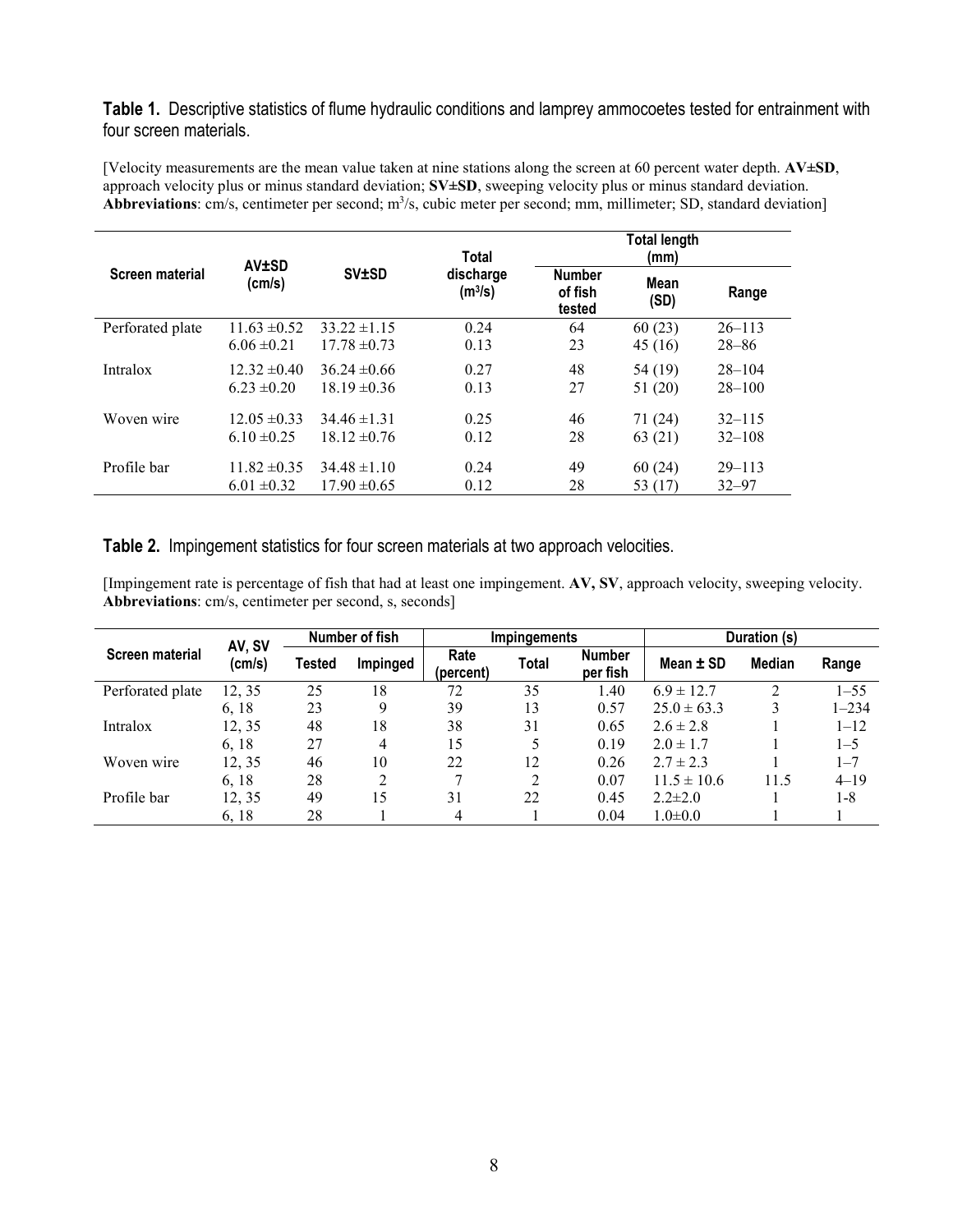

**Figure 4.** Length frequency distributions of lamprey ammocoetes used for entrainment and impingement tests at two approach and sweeping velocities with four screen materials. Solid bars respresent tests with 12 centimers per second (cm/s) approach velocity (AV) and 35 cm/s sweeping velocity (SV). Open bars represent tests with 6 cm/s AV and 18 cm/s SV. mm, millimeter.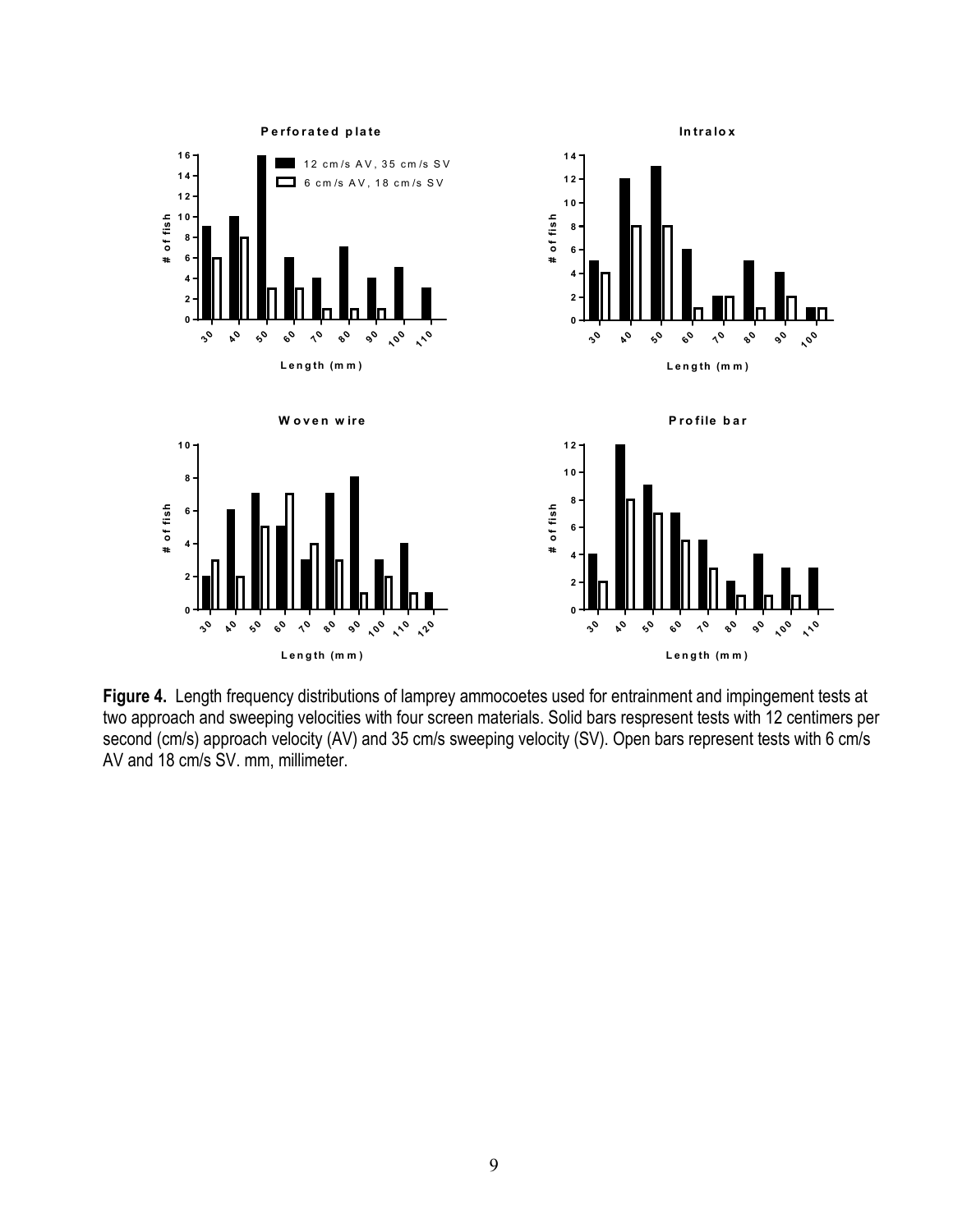

Figure 5. Number of lamprey ammocoetes that were entrained (black segment of bar), not entrained (clear segment of bar), or escaped (hashed segment of bar) from the screen surface during tests of four screen materials. AV, approach velocity; SV, sweeping velocity; cm/s, centimeter per second; mm, millimeter.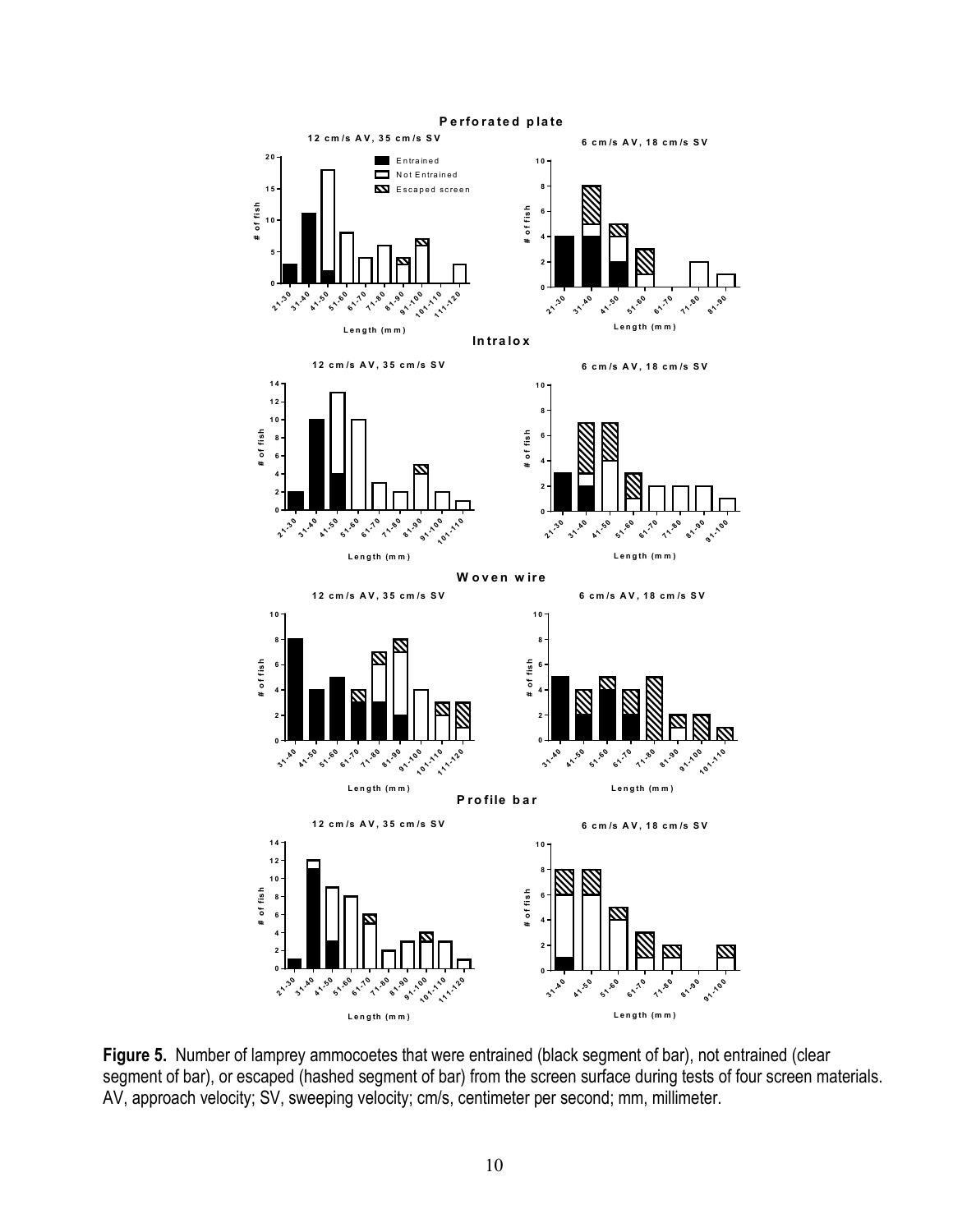

**Figure 6.** Amount of time it took for a fish to reach the bypass either by passing along the screen face (on screen) or swimming freely in the flume (escaped) or the amount of time it took for the fish to become entrained (entrained). The boxes represent the 25th and 75th quartiles, the whiskers represent the 5th and 95th percentiles, and the line is the median. Values above each box are the number of fish analyzed. AV, approach velocity; SV, sweeping velocity; s, second; cm/s, centimeter per second.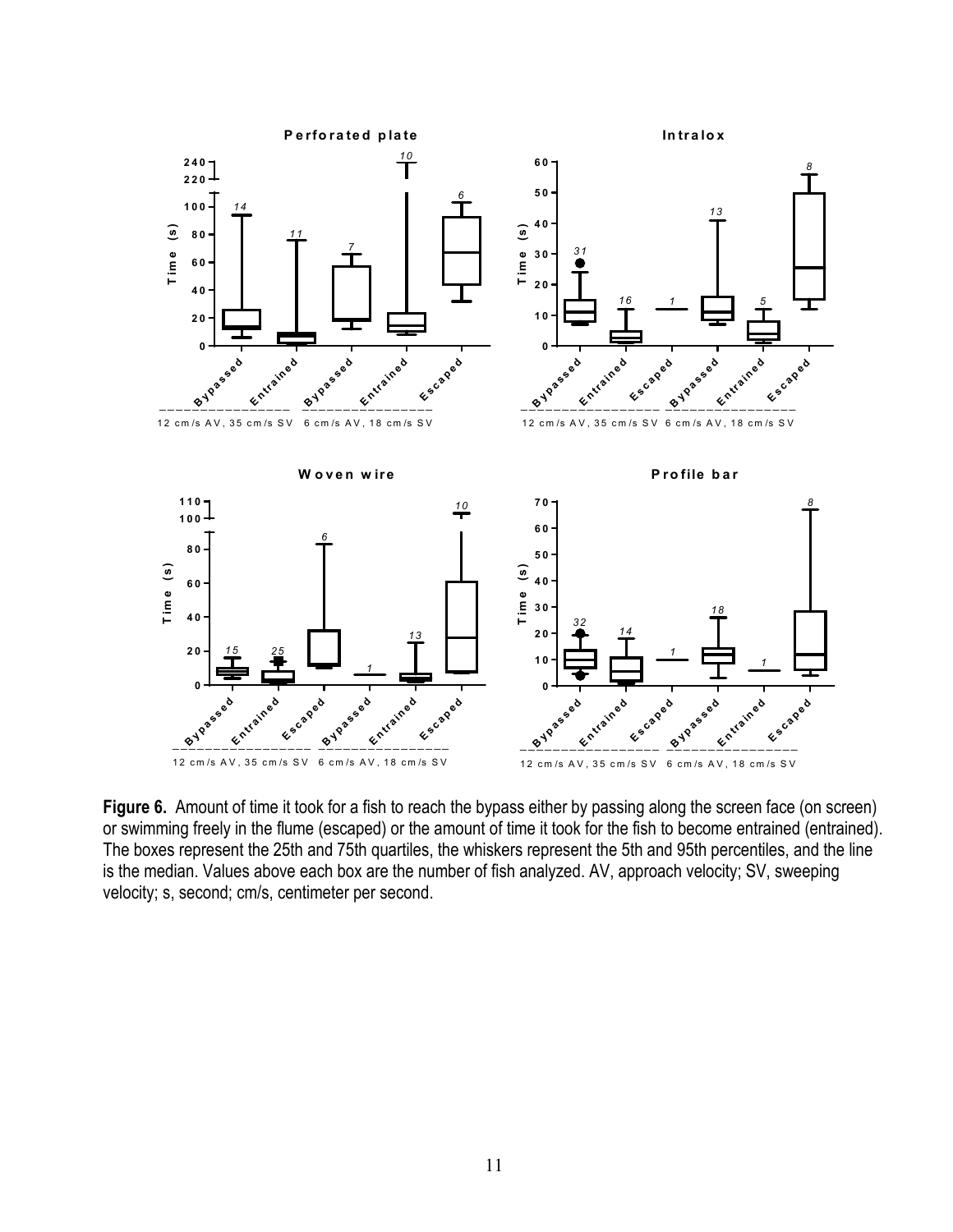Entrainment risk varied for the different screen types and was significantly affected by fish length (LRT: 15.6–59.4, *P*<0.001; table 1, figs. 7 and 8). Perforated plate protected the largest size range of ammocoetes with fish greater than about 50 mm having minimal entrainment risk at an AV of 12 cm/s. Intralox screen was similar, protecting fish greater than about 55 mm at the same AV. Twelve gauge WW protected the smallest size range of ammocoetes with fish greater than about 105 mm having minimal risk of entrainment at an AV of 12 cm/s. Profile bar screen, like IL, protected fish greater than 55 mm at an AV of 12 cm/s. For IL and WW screens, entrainment risk was slightly lower at an AV of 6 cm/s than at an AV of 12 cm/s (fig. 8). For PP, lowering the AV did not protect smaller fish, but fish in the size range at risk showed an increased tendency to swim away from the screen at an AV of 6 cm/s, thus avoiding entrainment (fig. 8). For PB, lowering the AV to 6 cm/s improved screen performance since only one fish was entrained over the size range tested.

Perforated plate had the highest impingement rate (72 percent; percentage of fish that were impinged at least once) and had more impingements per fish (1.40) tested than IL (0.65) in spite of similar entrainment risk (table 2). Woven wire had the lowest impingement rate at each AV and fewest impingements per fish tested. The median impingement duration was low for all screens at both velocities (1–3 s) except for WW at an AV of 6 cm/s because there were only two impingement events, and both were of moderate duration (table 2). Fish of all lengths were impinged and no clear patterns were observed between fish length and impingement at an AV of 12 cm/s and an SV of 35 cm/s (fig. 9). At the lower AV of 6 cm/s, only fish less than 49 mm were impinged on IL screen, and only fish less than 34 mm were impinged on WW screens (fig. 10). However, for the IL screen, we also tested more fish 28–55 mm than fish greater than 55 mm.

Overall, screen exposure did not affect fish survival. Only one fish died within 24 h of exposure to a screen (test conditions were IL screen at an AV of 6 cm/s and an SV of 18 cm/s). Two other fish exposed to the IL screen at an AV of 12 cm/s and an SV of 35 cm/s were wounded or near death 24 h post-trial. However, only these 3 of the 314 fish tested showed affected survival after screen exposure, and we could not eliminate a potential role for handling in these results.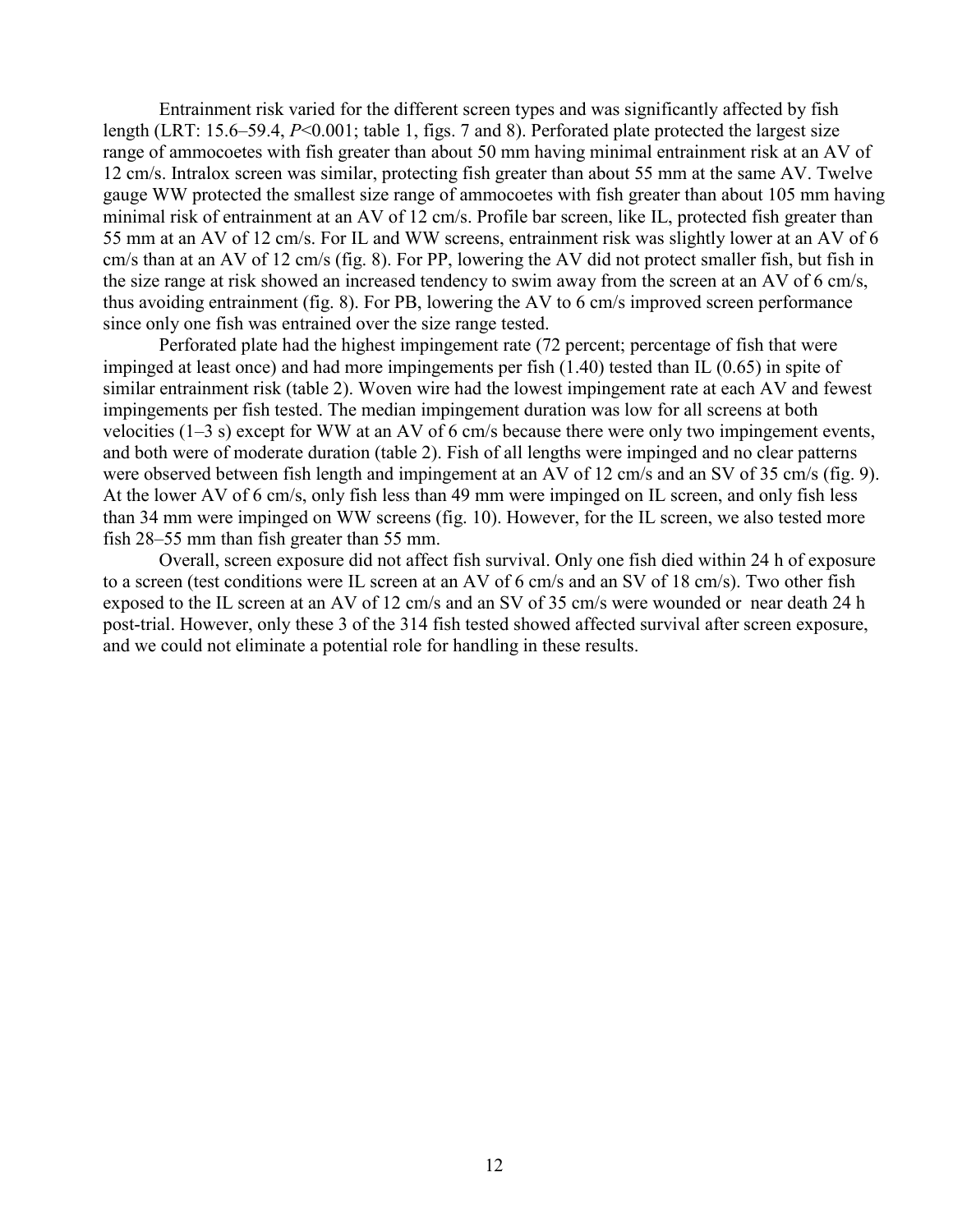

**Figure 7.** Logistic regression showing the entrainment probability for lamprey ammocoetes of various lengths exposed to four screen materials at an approach velocity of 12 centimeters per second and a sweeping velocity of 35 centimeters per second. mm, millimeter.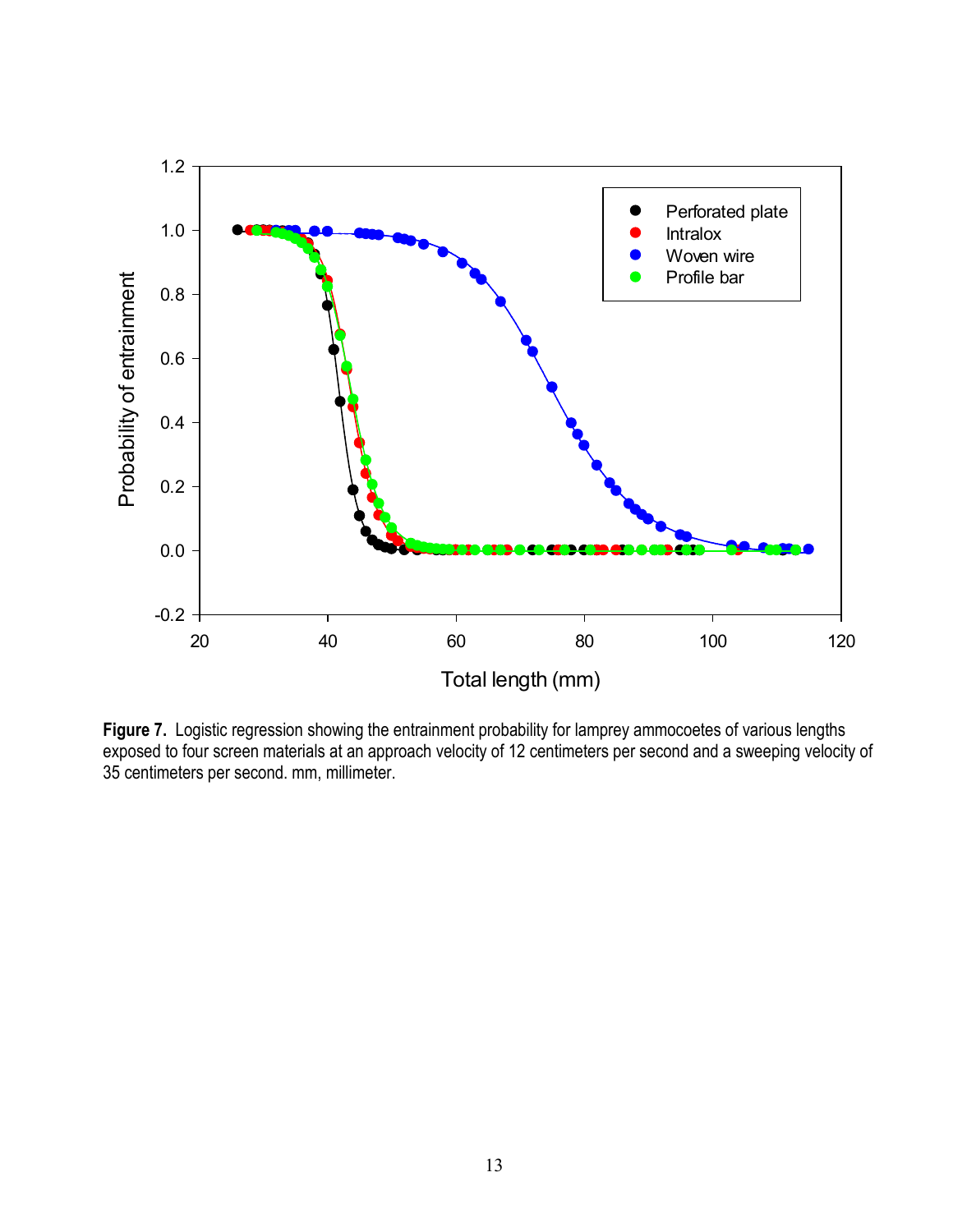

**Figure 8.** Logistic regression showing the entrainment probability for lamprey ammocoetes of various lengths exposed to three screen materials at an approach velocity of 6 centimeters per second and a sweeping velocity of 18 centimeters per second. mm, millimeter.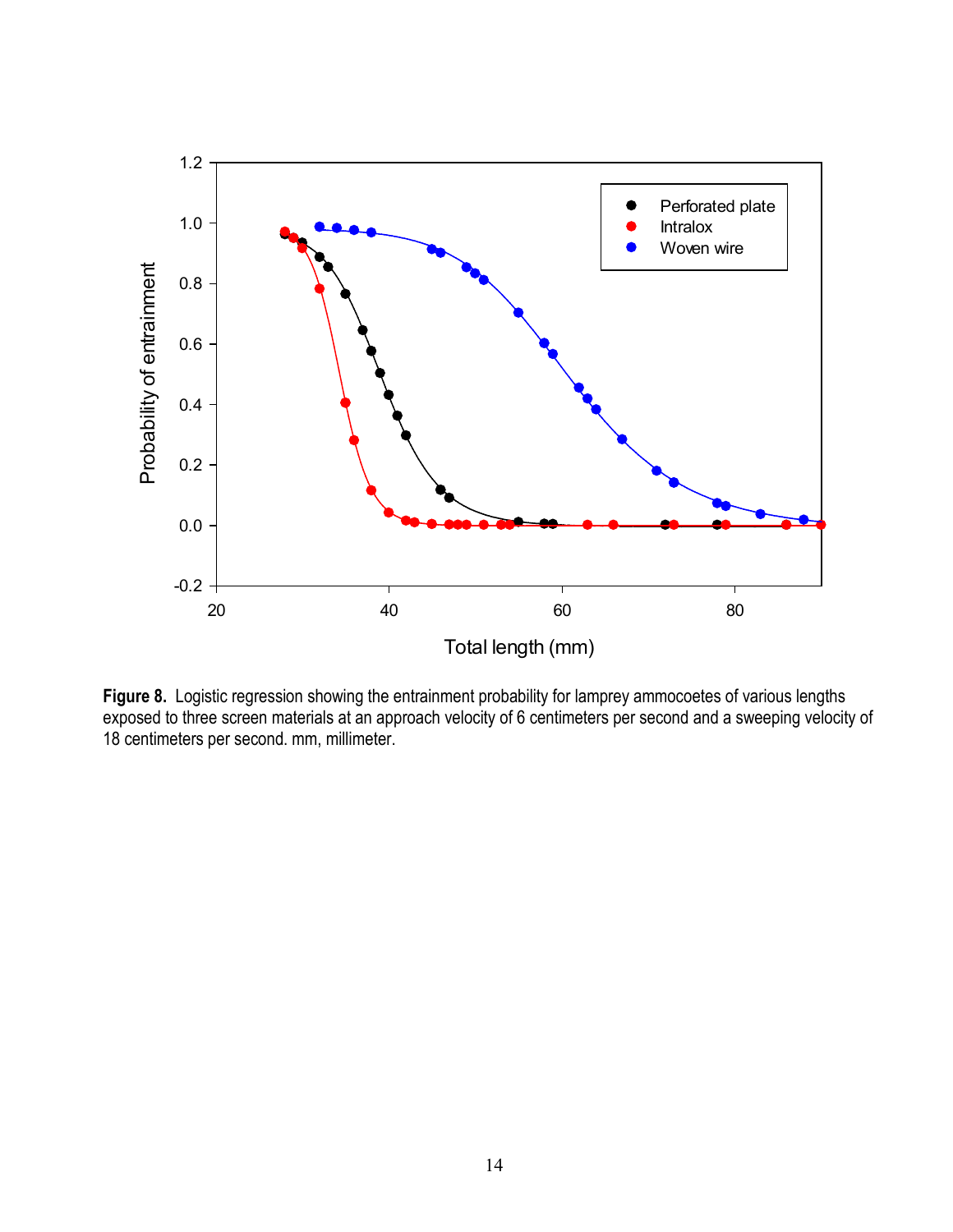

**Intralox**



**W oven w ire**



**P rofile bar**



**Figure 9.** Length frequency distributions of ammocoetes impinged (sold bars) and not impinged (open bars) on four screen materials at an approach velocity of 12 centimeters per second and a sweeping velocity of 35 centimeters per second. mm, millimeter.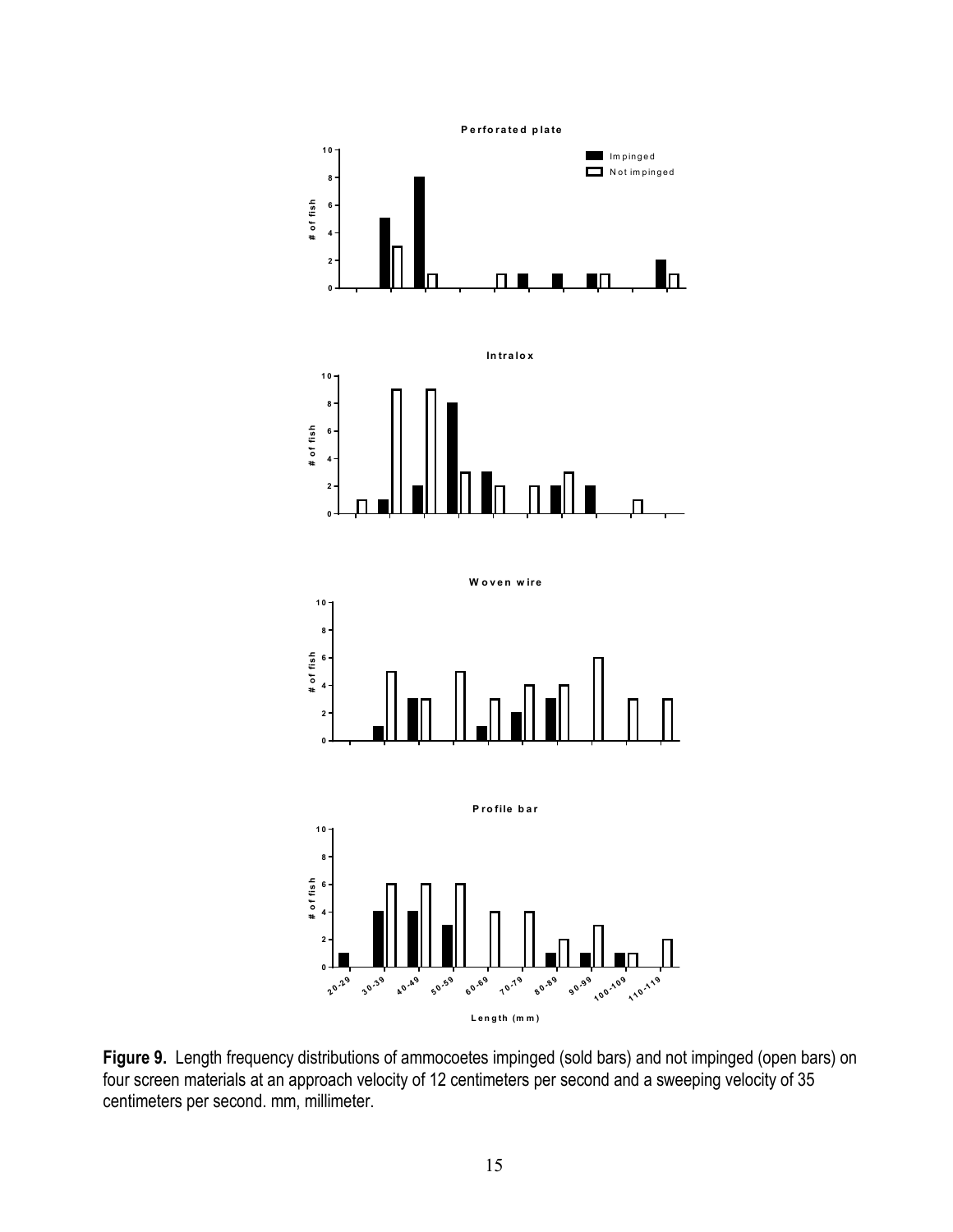

**Figure 10.** Length frequency distributions of ammocoetes impinged (solid bars) and not impinged (open bars) on four screen materials at an approach velocity of 6 centimeters per second and a sweeping velocity of 18 centimeters per second. mm, millimeter.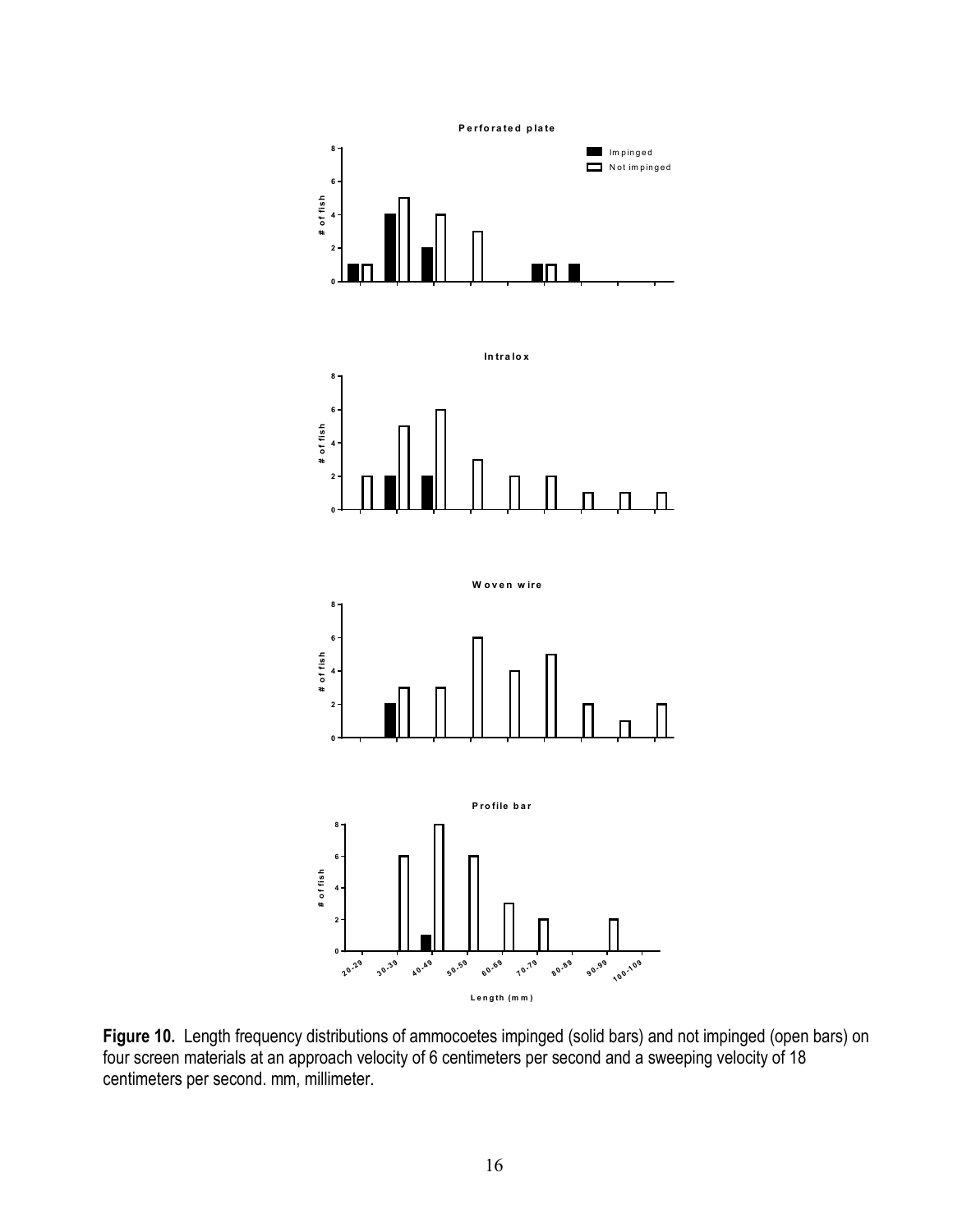### **Discussion**

The addition of a SV component modestly improved protection of lamprey ammocoetes for all screen types tested, relative to previous work. A SV of 35 cm/s with an AV of 12 cm/s (that is, salmonid fry criteria) protected fish about 5–15 mm smaller than at the same AV with no SV (Rose and Mesa, 2012). However, even with this improvement, lamprey ammocoetes still had higher rates of entrainment than juveniles of other species, including Chinook salmon (*Oncorhynchus tshawytscha*) (Swanson and others, 2004), bull trout (*Salvelinus confluentus*) (Zydlewski and Johnson, 2002), delta smelt (*Hypomesus transpacificus*) (Swanson and others, 2005), and Pacific lamprey eyed juveniles (Ostrand, 2007). This confirms the notion of Rose and Mesa (2012) that lamprey ammocoetes, particularly small ones (approximately <50 mm), are more vulnerable to entrainment than teleosts or larger lampreys.

Overall, PP protected the smallest fish, but IL screen protected a similar size range of fish with fewer impingement events. The likely explanation for the difference in impingements between the different screen types is the percentage of open area on the screen. Current fish screening criteria require a minimum of 27 percent open area for protection of salmonid fry (National Marine Fisheries Service, 2008). Perforated plate has an open area of 27 percent, which meets the NOAA criteria. However, the other screen materials tested had open areas of 32–42 percent. We surmise that the comparatively low percentage of open area for PP resulted in higher focal velocities passing through the individual screen openings, resulting in a concomitant rise in impingements for fish of all sizes. We concur with Rose and Mesa (2012) that impingements are probably not harmful to young lampreys under most circumstances. We never saw any obvious injuries on our fish and survival was high.

At an AV of 12 cm/s, fish interacted frequently with the screens and were often impinged, especially for PP. However, the median time required for fish to pass the screens and move into the bypass was low (8–13.5 s, depending on screen type), suggesting that fish were not typically subject to long impingement events and may not be at great risk from automated cleaning devices, predation, or stress that could come from prolonged screen exposure. Moreover, lamprey ammocoetes do not have an oral disk that allows them to attach to surfaces like metamorphosed juvenile lampreys. So we did not observe prolonged, volitional attachment to the screens as occurred with metamorphosed lampreys exposed to different screen materials (Ostrand, 2007). As such, current salmonid fry screen criteria (that is, an AV of 12 cm/s and an SV of about 36 cm/s) worked adequately for moving most lamprey ammocoetes quickly along the screen face. Many screens currently in use in field settings are larger than the screen in our experimental tank, so lamprey ammocoetes interacting with such screens may experience higher incidences of impingement events, predation, or stress than documented in this study.

After determining that addition of a sweeping velocity to an AV of 12 cm/s made a modest improvement in protection of lamprey ammocoetes—relative to the AV alone—we considered whether decreasing the AV would improve lamprey passage. We could not test higher SV:AV ratios because of limitations in the hydraulic capabilities of our system, but we did test an AV of 6 cm/s with a commensurately reduced SV of 18 cm/s. Although 6 cm/s is a lower AV than would be desired at most irrigation diversions to maintain required diversion volume, we chose this velocity because it represented a large reduction that we anticipated would produce a measureable change in fish interaction with the screen. The reduced AV expanded the size range of protected lampreys by about 10–15 mm for those exposed to IL and WW screens, and it decreased protection of PP screens by about 10 mm. Much of the improvement for IL and WW screens may be attributed to an increase in the number of lampreys swimming away from the screen. Unfortunately, movement of fish away from the screen and often back upstream is not necessarily a desirable behavior since it increases the amount of time fish spend in the passage system and provides increased opportunities for screen interactions or other adverse events, such as predation. The NOAA screening criteria specify that fish should pass the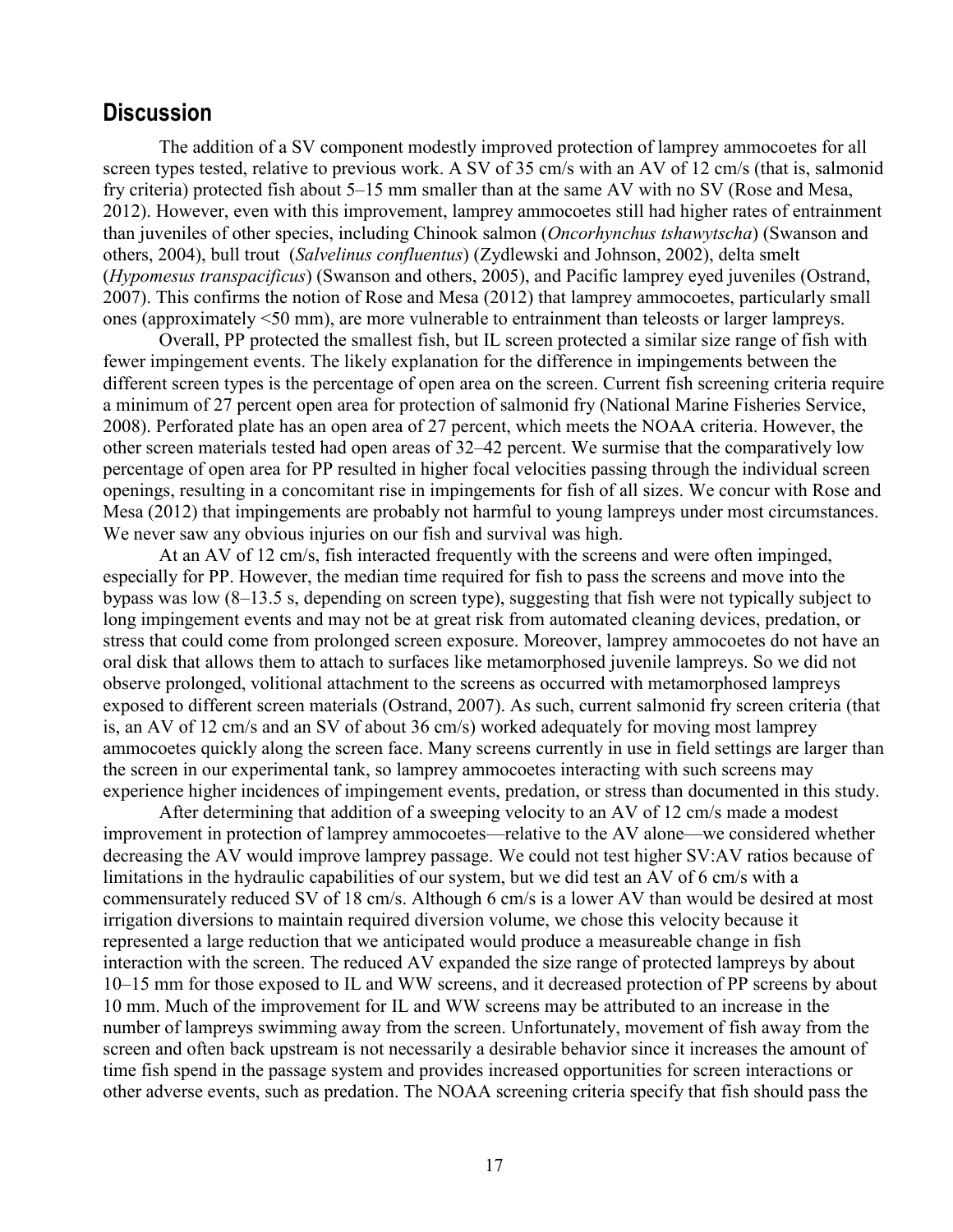entire screen and move into the bypass within 60 s (National Marine Fisheries Service, 2008). Generally, fish that encountered the screen and did not swim away from it met this criterion with a couple exceptions for fish exposed to PP. It is important to note that our test system is small relative to screen deployments in field settings, and fish may not be able to pass a longer screen within 60 s. For fish that swam away from the screen, which primarily occurred at the reduced AV of 6 cm/s and sweeping velocity of 18 cm/s, we saw increased passage times, and multiple fish exceeded the 60 s cutoff. These data suggest that it is important to maintain a sweeping velocity high enough that it effectively moves lampreys into the bypass and discourages movement away from the screen. Overall, our tests demonstrated that little protection was gained even by reducing the AV by half, and in the case of PP, protection was slightly decreased for larger fish, which could result from the commensurate decrease in SV. Future work should focus on exploring the effectiveness of higher SV:AV ratios in the range of 10–30:1, which are used on some horizontal flat plate screens (Mesa and others, 2012).

Finally, mortality resulting from fish interacting with the screens is likely not a concern for the screen materials we tested. Our data support findings by Rose and Mesa (2012) indicating that lamprey ammocoetes exposed to these screen materials even for extended periods of time (60 min) have high survival and experience few injuries. These data suggest that the primary concern for lamprey ammocoetes is risk of entrainment not risk of injury from the screen materials tested here.

In summary, we determined the effectiveness of four fish screen materials for protecting larval lampreys using salmonid fry-based criteria applied to a vertical screen panel. This work refined the level of protection provided by PP, IL, WW, and PB screens when both an AV and SV are present and supported our previous recommendation that 12-gauge WW screens be considered for replacement with more effective screening materials such as PP, IL, or PB (Rose and Mesa, 2012). The WW screen had larger openings than the other screen materials, which is the likely driver of its poor performance in our tests, and the rationale behind the current screen criteria (NMFS 2011) which limits screen openings to 2.38 mm and would therefore preclude its use at a new installation. At an AV of 12 cm/s and an SV of 35 cm/s, our best performing screen panels (PP, IL, and PB) provided almost complete protection from entrainment for fish greater than 50 mm. Besides vertical screens, there are many other screening devices to which ammocoetes may be exposed, including rotary drum screens, traveling belt screens, and screens with automated cleaning devices. Future work should focus on determining the risks associated with these screen types and their effectiveness in protecting lamprey ammocoetes. Also, exploring the effectiveness of higher SV:AV ratios is prudent because it may help expand the range of sizes protected by the best performing materials.

### **Acknowledgments**

We thank Michael Lambert, Alan Ritchey, and staff from the Oregon Department of Fish and Wildlife (ODFW) for engineering and design work on the flume and logistical support; Daniel Didricksen, Kevin Fulks, Charles Lenburg, and Patrick Schille of the Washington Department of Fish and Wildlife for constructing, delivering, and setting up the flume; Ken Frisby and staff from the ODFW screen shop in The Dalles for constructing the flume baffles and logistical support; Michael Laurent of Hydrolox for donating the Intralox screen material; and Gabriel Hansen, Brien Rose, Dennis Sitherwood, and Joe Warren of the Columbia River Research Laboratory for assistance. Funding for this work was provided by Brian McIlraith of the Columbia River Intertribal Fish Commission, Susan Camp of the Bureau of Reclamation, and Gary Fredricks, Rick Martinson, and other members of the McNary Fisheries Compensation Committee. Mention of trade names does not imply endorsement by the U.S. Government.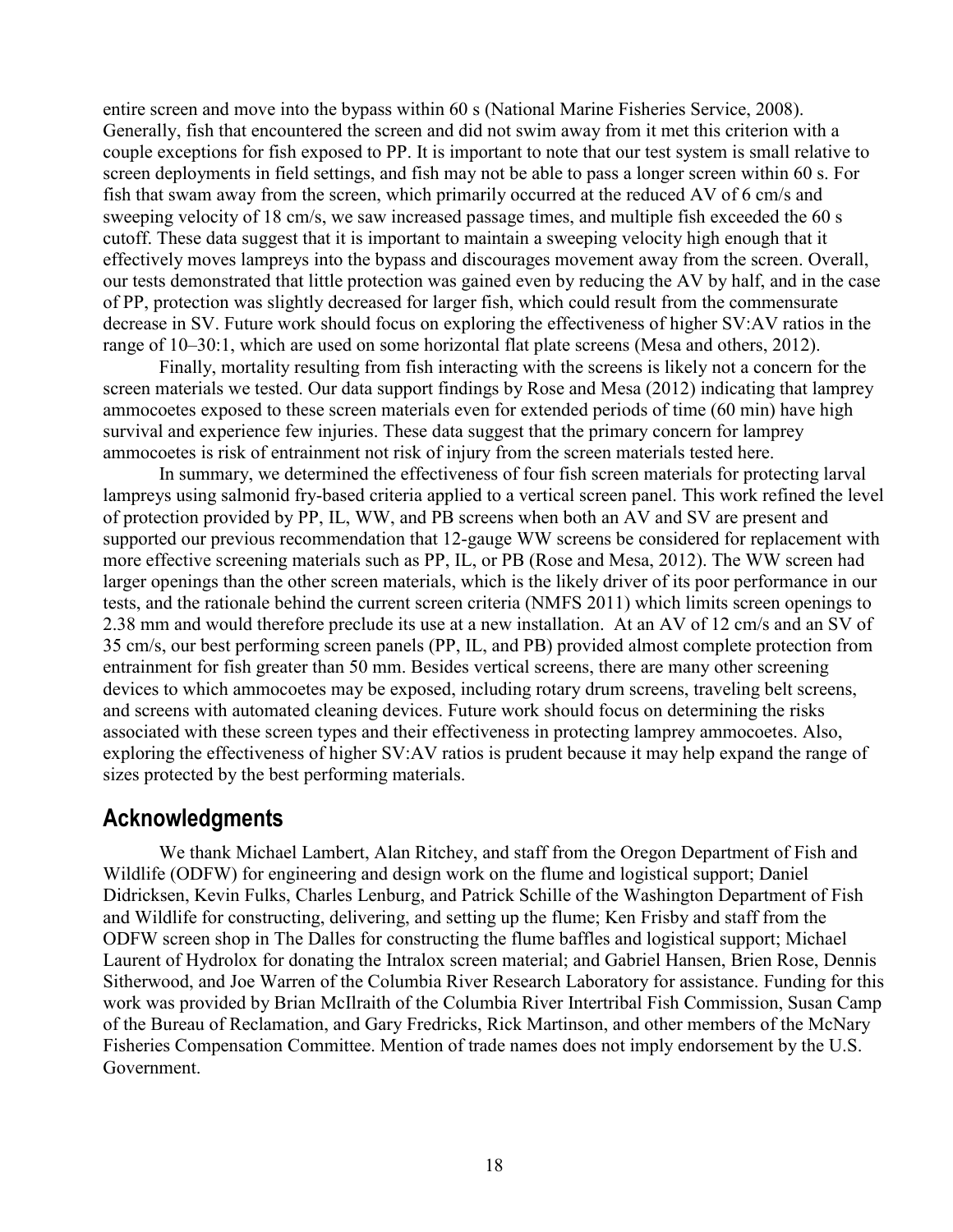### **References Cited**

- Dauble, D.D., Moursund, R.A., and Bleich, M.D., 2006, Swimming behavior of juvenile Pacific lamprey (*Lampetra tridentata*): Environmental Biology of Fishes, v. 75, p. 167–171.
- Gallagher, A.S., and Stevenson, N.J., 1999, Streamflow, *in* Bain, M.B., and Stevenson, N.J., eds., Aquatic habitat assessment–Common methods: Bethesda, Maryland, American Fisheries Society, 216 p.
- Lampman, R.T., and Beals, T.E., 2014, A mark-release-recapture study in Congdon Diversion (Naches, Washington) to assess dispersal and entrainment of larval/juvenile lamprey: Yakama Nation Fisheries Resource Management Program, Pacific Lamprey Project, Report to Bureau of Reclamation (BOR Yakama Nation Cooperative Agreement R11AC17069), 28 p.
- Lampman, R.T., Beals, T.E., Johnson, Edward, Luke, Patrick, and Lumley, Davey, 2014, Assessment of juvenile/larval lamprey entrainment in irrigation diversions and canals within the Yakima River Subbasin: Yakama Nation Fisheries Resource Management Program, Pacific Lamprey Project, Report to Bureau of Reclamation (BOR Yakama Nation Cooperative Agreement R11AC17069), 61 p.
- Meeuwig, M.H., Bayer, J.M., and Seelye, J.G., 2005, Effects of temperature on survival and development of early life stage Pacific and Western brook lampreys: Transactions of the American Fisheries Society, v. 134, p. 19–27.
- Mesa, M.G., Rose, B.P., and Copeland, E.S., 2012, Field-based evaluations of horizontal flat-plate fish screens, II—Testing of a unique off-stream channel device—the Farmers Screen: North American Journal of Fisheries Management, v. 32, p. 604–612.
- National Marine Fisheries Service, 2008, Anadromous salmonid passage facility design: National Marine Fisheries Service, 135 p.
- National Marine Fisheries Service, 2011, Anadromous salmonid passage facility design: National Marine Fisheries Service, 138 p.
- Ostrand, K.G., 2007, Validation of existing screening criteria for lamprey macrophthalmia: Longview, Washington, Technical report of the Abernathy Fish Technology Center.
- Rose, B.P., and Mesa, M.G., 2012, Effectiveness of common fish screen materials to protect lamprey ammocoetes: North American Journal of Fisheries Management, v. 32, p. 597–603.
- Swanson, C., Young, P.S., and Cech, Jr., J.J., 2004, Swimming in two-vector flows–Performance and behavior of juvenile Chinook salmon near a simulated screened water diversion: Transactions of the American Fisheries Society, v. 133, p. 265–278.
- Swanson, C., Young, P.S., and Cech, Jr., J.J., 2005, Close encounters with a fish screen–Integrating physiological and behavioral results to protect endangered species in exploited ecosystems: Transactions of the American Fisheries Society, v. 134, p. 1111–1123.
- Zydlewski, G.B., and Johnson, J.R., 2002, Response of bull trout fry to four types of water diversion screens: North American Journal of Fisheries Management, v. 22, p. 1276–1282.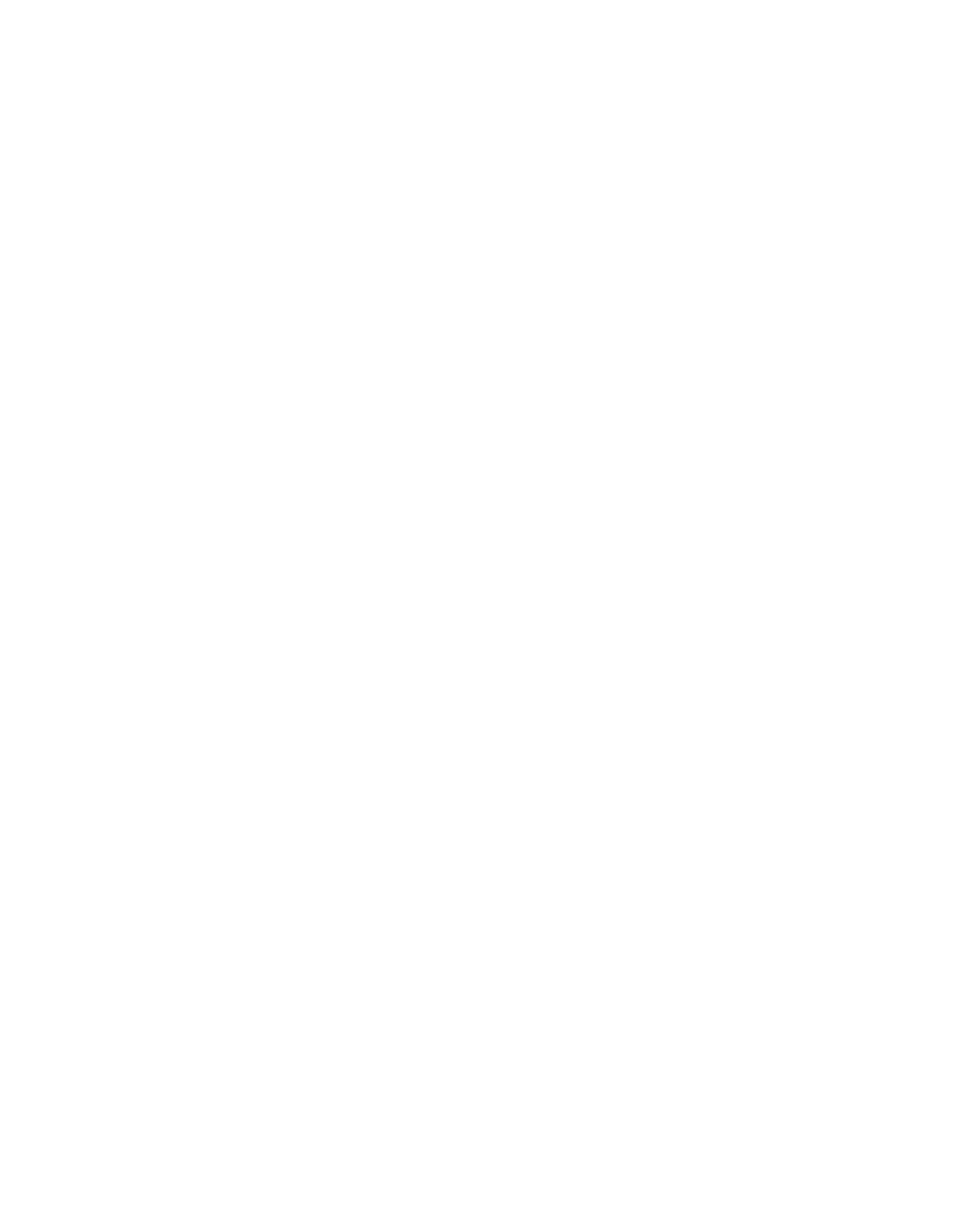Publishing support provided by the U.S. Geological Survey Science Publishing Network, Tacoma Publishing Service Center

For more information concerning the research in this report, contact the Director, Western Fisheries Research Center U.S. Geological Survey 6505 NE 65th Street Seattle, Washington 98115 https[://wfrc.usgs.gov/](https://wfrc.usgs.gov/)